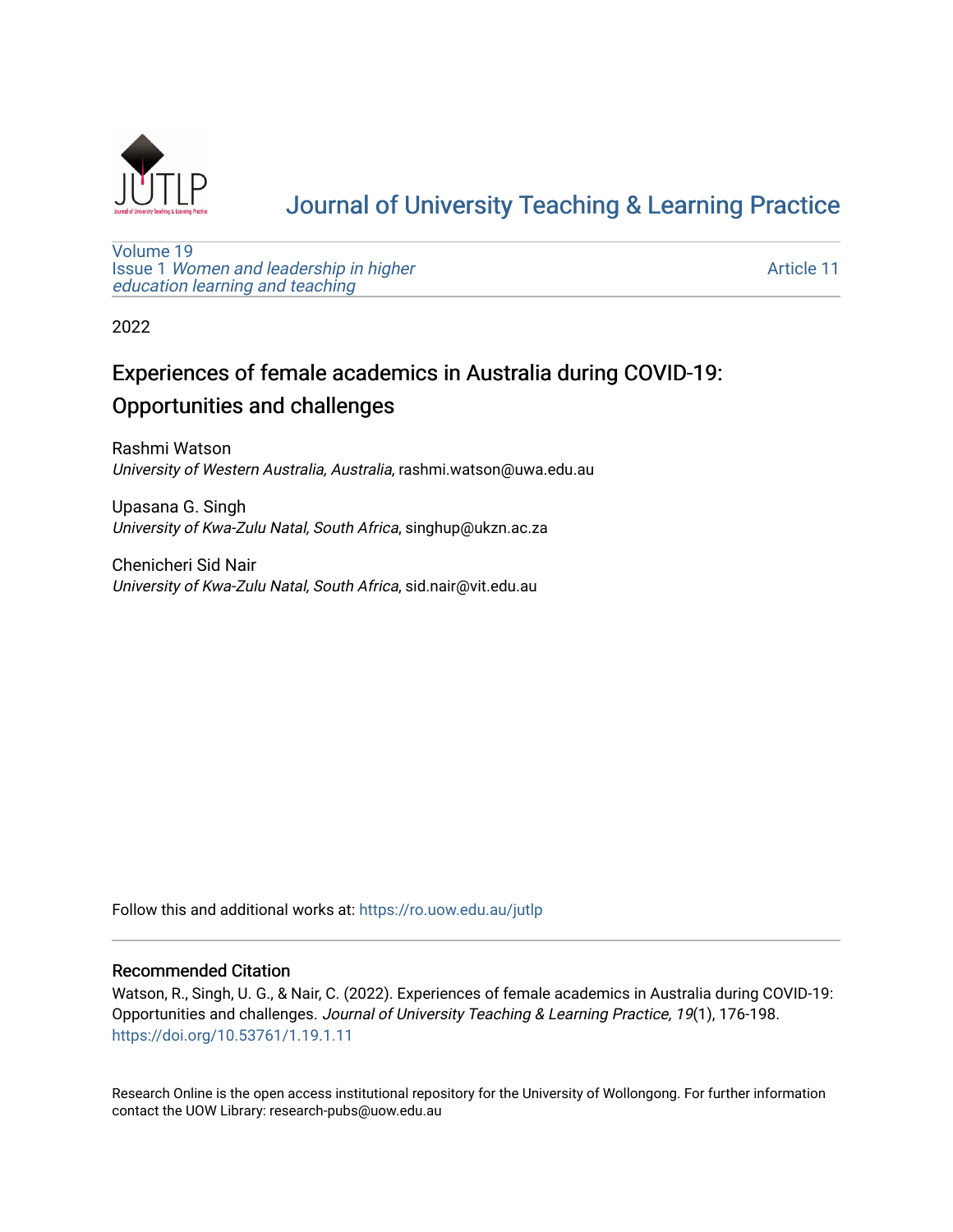# Experiences of female academics in Australia during COVID-19: Opportunities and challenges

# **Abstract**

An online survey collected data on a range of female academic experiences globally gaining 260 responses with 144 Australian specific academics' responses (55% of total responses). The pandemic has highlighted positive opportunities such as online teaching and skill development, flexibility, time efficiency, increased collaboration, and time for research. In terms of challenges identified responses indicate an increased workload, less motivation for career progression, and perceptions of greater and obvious gender disparity and bias against female academics. Australia is often referred to as a 'lucky country' which can further be enriched though fostering its rich and diverse female academic community into the future. Rapid measures to support women immediately and with longer-term solutions that address gender equity is critical for female academics to ensure future engagement of female academics for positive economic and social growth as a nation.

# Practitioner Notes

- 1. The current COVID-19 pandemic has effected female academics greater than male counterparts (research output, care duties and gender disparities).
- 2. Higher Education Institutions can continue to support female academics the flexibility to work remotely for time efficiency, flexibility to manage family and work and allow focussed time for research and planning for teaching
- 3. Workplace stress in Higher Education needs acknowledgement and action by managers at all levels to ensure female academics remain supported and safe in all aspects
- 4. Female academic career support at all levels is critical for long-term social and economic benefit
- 5. Expectations for female academics balancing work and home duties can be better understood and reflected in support mechanisms

# Keywords

Female academics; support, career progression, academic motivation, higher education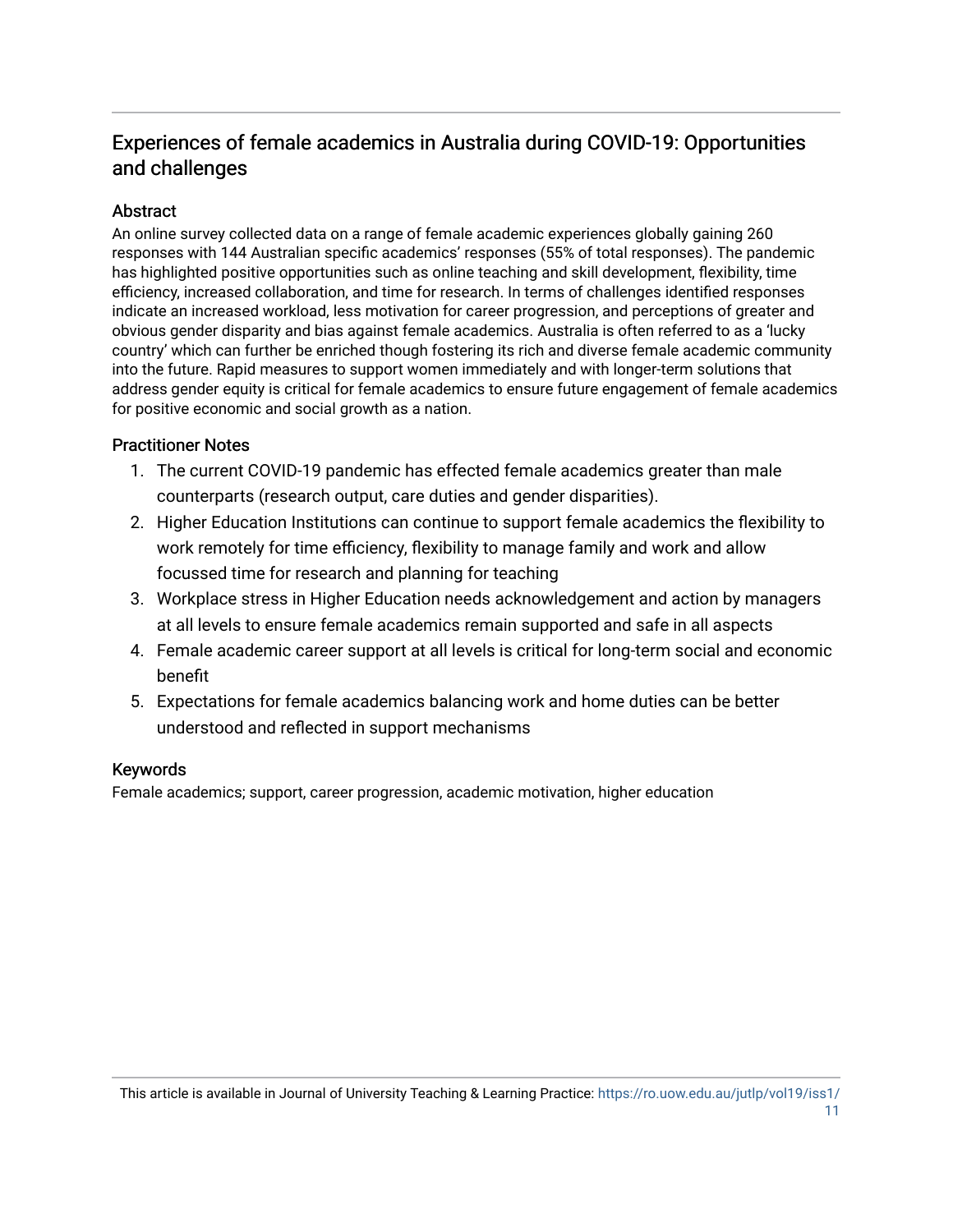# **Introduction**

The global pandemic continues to challenge academics in the higher education (HE) sector and for women who "have been uniquely and disproportionately impacted" (ACTU, 2020, p. 4). This paper reports on the experiences of 144 female-identifying academics in Australian Higher Education Institutions (HEIs) on career progression, motivation and academic status since the start of the global pandemic in early 2020. The female focussed experience provides rich insight into the additional responsibilities that COVID-19 has required by *all* academics, but additionally for women as the primary carers creating greater hardship when already constantly facing reduced gender disparity (Malisch et al., 2020). Females face reduced recognition for their skills contribution as academic teachers and published researchers as well as under representation of in academia and leadership roles (Deryugina et al., 2021; Gabster et al., 2020; Krause, 2017). This paper offers reflections for the HE sector to continue to integrate and support the female academic workforce in Australian HEIs with a view on motivation and career progression where the current status of female leaders across Australia is low where the top leaders as Vice Chancellors is currently 28 per cent (Butler-Henderson et al., 2021) and only one third as Professors (Rea, 2018).

# *Australian context*

Australia has 43 universities but extends to approximately 170 higher education providers registered with the national regulator, the Tertiary Education Quality and Standards Agency (TEQSA, 2022). Many academics in Australia commenced working from home (WFH) around March 2020 (Augustus, 2021) due to sporadic short and long lockdowns as new virus cases and variants have been detected and as a measure by both state and federal governments to contain the spread by restricting physical contact and movement. In October, 2021, it was reported that in Melbourne, the capital of the state of Victoria, held the world record for the longest lock down of 245 days (Boaz, 2021) from March 20, 2020 to November 11, 2020, with an additional short 10 day circuit-breaker lockdown from May 21, 2021 to May 31, 2021. Whilst academics are not novices in WFH or taking work home, aspects such as school, childcare, home help and in-home support have been cut off for many, creating new work-life balance (WLB) issues and challenges. The pandemic has had a profound effect on teaching and learning with the majority of teaching being replaced by remote, distance teaching and learning (Marinoni et al., 2020). In the HE sector, the performance of academics has been influenced by the extent to which they were technologically competent, how much support was offered through their HEI, their motivation level through remote teaching and their ability to adapt to managing WFH and WLB with care responsibilities intertwined with regular and sometimes increasing workloads due to the pandemic related remote work (Couch et al., 2021). The Centre for Future Work revealed that 40,000 tertiary education staff across Australia lost their jobs (Littleton and Stanford, 2021), indicating that higher education has been the hit hardest by COVID-19 with one in five tertiary roles lost in the 12 months to May, 2021(Duffy, 2021). Currently, it seems that permanent rather than casual staff are now being targeted, which is 'accelerating' job losses in Australia (Duffy, 2021; Ross, 2021). With so many new challenges and losses, millions of employees have been re-evaluating their careers and priorities and how they choose to work, spend their time and how working remotely can create new opportunities (Lipman, 2021).

## *Working from home and balancing work and home*

Implicit in work–life balance more often than not, lies work–family-balance, and where highpowered women manage to balance a "spectacularly successful career with a satisfying home life" (Rottenberg, 2014, p. 428). Women in particular have been impacted by care responsibilities,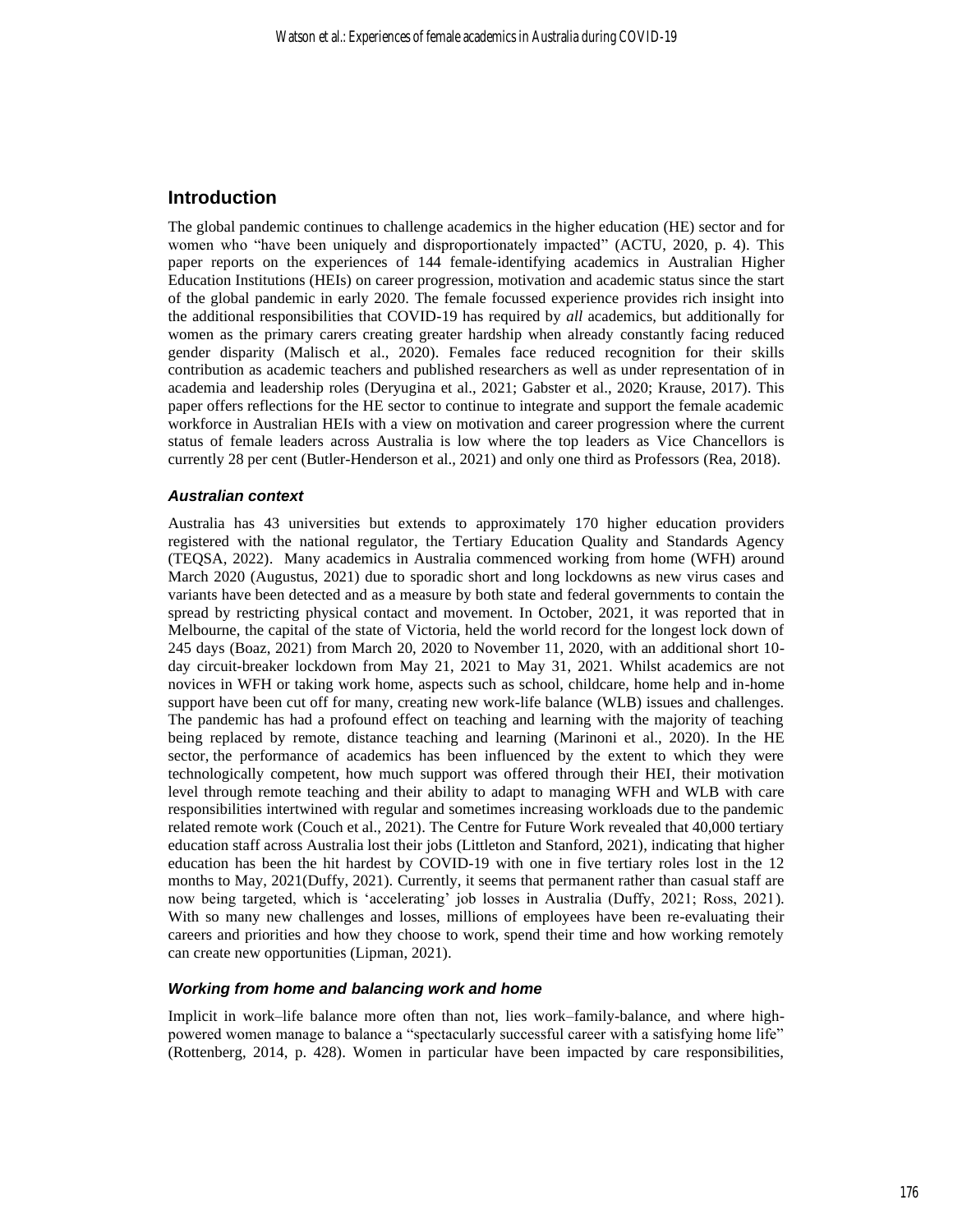creating a new challenge for all sectors (Nash & Churchill, 2020). Female academics have had to balance multiple roles in the environment, including routine domestic chores, caring for children and family members–which may have involved home schooling, whilst juggling their own teaching and research demands. Work-life-balance is positively associated with productivity, which is directly correlated with job satisfaction (Ravi & Anulakshmi, 2021). Some benefits being reported from WFH include the flexible working hours and autonomy as a key intrinsic factor influencing the acceptance of the new norm of working, (Mattey et al., 2020; McGaughey et al., 2021; Othman et al., 2021), increased collaboration and collegiality (Thorgersen & Mars, 2021; Watson et al., 2022), new opportunities to enhance teaching through mixed and online models (Marinoni et al., 2020) and increased productivity. Challenges include negative health outcomes (De Vos, 2020), anxiety, loneliness, reduced social interaction, communication, internet connectivity, social isolation (Leal Filho et al., 2021), distractions due to personal commitments, disturbance from family (Watson et al., 2022) and increased workloads (Chang & Fang, 2020; Oliveira et al., 2021). The challenges reduce the acceptance and ease of WFH. Additional teaching challenges to remote learning include academic teaching competence (Abdel-Gawad & Woollard, 2015; Hoq, 2020), technical infrastructure, access and pedagogies for remote learning (Zarei & Mohammadi, 2021). The literature highlights that remote teaching creates ever increasing and new challenges for academics.

# *Academic career progression challenges during COVID-19*

Academic progression through promotion of academic level is a key element of measure of success for those in academia as recognition of research and teaching outcomes. Gender disparity experienced by female academics has a negative impact on female progression, professional identity, advancement, workload and wage gaps (Bowyer et al., 2022; Savigny, 2014). Career progression had stalled for almost 40% of academics and equally around the same reporting that it has progressed well for them during the COVID pandemic (Kolakowski et al., 2021). The rates of employment for academics took a major hit ranging from 10% to 70% decline depending on university and faculty. With thousands of casual employees losing their jobs the question of academic progression was replaced with financial survival of institutions (Heffernan, 2020). Apart from teaching positions disappearing funding opportunities for research were also lagging during this period. The impact on research output on women was immediate with men's research submissions to journals [increasing](https://www.theguardian.com/education/2020/may/12/womens-research-plummets-during-lockdown-but-articles-from-men-increase) by 50% and single-authored articles by women dropping (Duncanson, 2021). While public universities in Australia seem to be bearing the brunt of these job losses (McGregor, 2021), females' jobs have taken a hit harder than their male colleagues with eight per cent in April 2020 losing their jobs (Wood et al., 2021). Women seem to be the most affected, as results show that more than 24 % of the jobs lost were held by females compared to 16 % by males (Littleton and Stanford, 2021; McGregor, 2021). With women experiencing greater job losses, the impact on career progression will be seen in the coming years with further studies.

# **Method**

# *Context*

The current global pandemic, which started in late 2019, has impacted all facets of life on a scale which has not been seen in the modern era. Academic research has flourished during this period, as academic researchers across the globe try to capture its effect everywhere including higher education, from the rapid transition to online learning, to its effects on students, staff, and changes in working environments to name a few. An internet search of "COVID and Higher Education" articles since 2020 shows close to 90,000 papers/articles/book chapters/books published already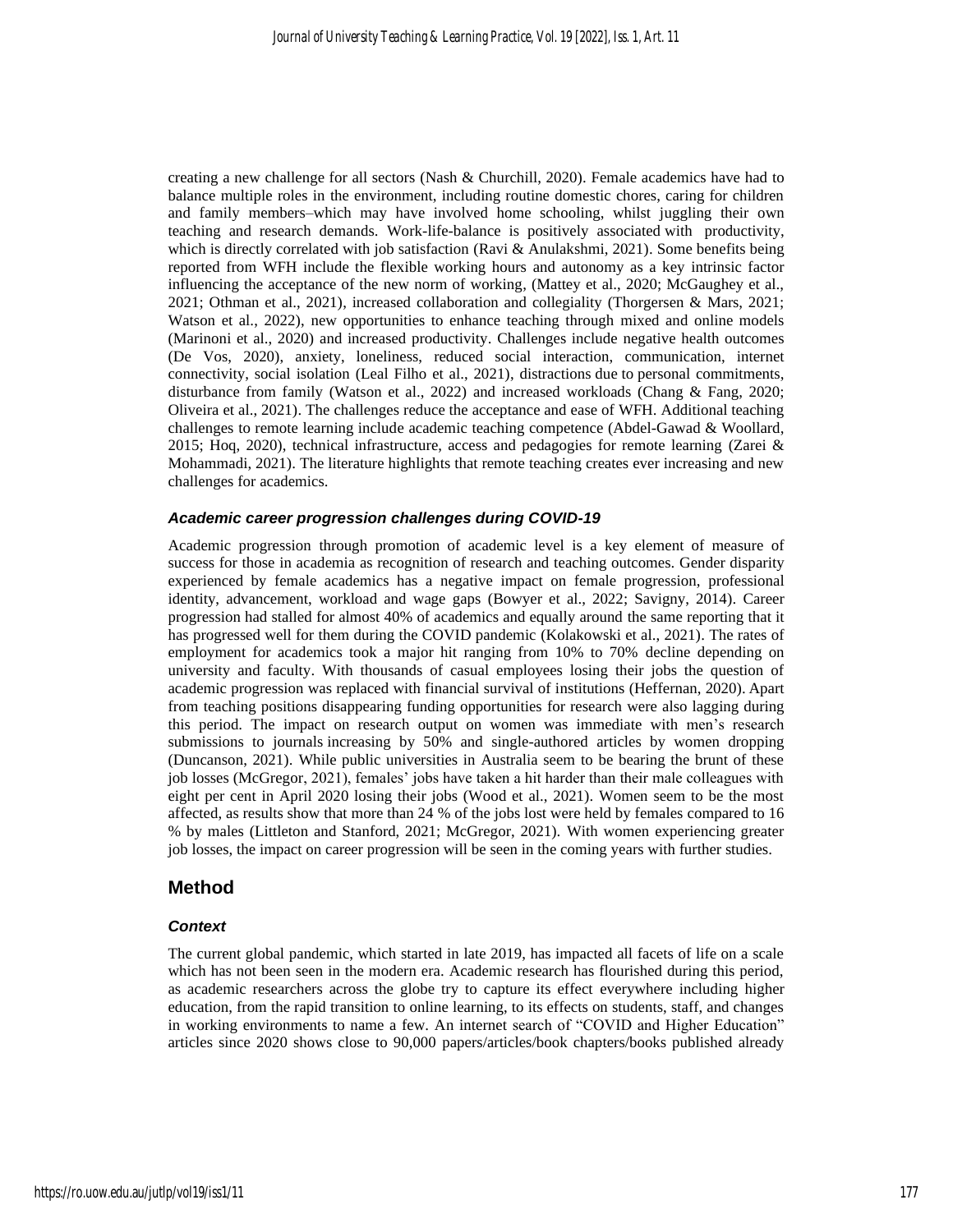on COVID-19 higher education related topics. The pandemic has created this rapid increase and interest in global research so everyone is better able to understand and respond effectively through the voices of respondents whose lives are impacted (Vanderhout et al., 2020). The pandemic has highlighted the difficulties for *all* genders/non-binary academics in adapting to rapid changes, however, the researchers have taken a particular interest in female-identifying academics' experiences as a novel and rich aspect of academia which calls for special attention and understanding implications for career trajectories and motivation.

# *Data development, collection and analysis*

Ethics approval for this study was received through the University of Western Australia (REF: ET000781). An online survey was developed to collate data from the specific cohort of female academics across the globe, using a mixed-method approach with both open and closed questions. There were 33 questions in total with 24 being closed questions including demographics, and nine open-ended questions, asking specific perceptions about the academic workload (teaching and research), career progression, support, motivation, and academic leadership. The specific questions being reported from the larger online survey are perceptions from Australian, femaleidentifying academics. The specific questions are below.

- 1. How motivated are they feeling about their academic career progression since the start of the pandemic (including contributing factors to their motivation)?
- 2. What are their perceptions on the level of opportunities to progress as a female academic and about female academic status at their institution?

A number of ways to invite participants were sought from the researchers who were spread across two Australian states and continents. The main source of invitation came from email distribution lists within each university in which the authors are based. Following the ethics protocol for data collection, the researchers were able to request participation through formal processes within their higher education institutions and personal, academic networks using the approved ethics' communication for academic mailing lists, individual email or social media requests including LinkedIn, Twitter, Facebook, and WhatsApp. Data were collected from July to October 2021 with the participants spanning across the globe to seek participation. For this current paper however, only the Australian-based perspectives are reported.

Thematic analysis has been used for the open-ended questions and descriptive statistical analysis for all closed questions. The specific thematic applied was inductive thematic analysis, often used in mixed-method designs as the theoretical flexibility of thematic analysis makes it a more straightforward choice than approaches with specific embedded theoretical assumptions (Creswell, 2003). Thematic analysis is a commonly used tool in qualitative research adopted to identify, analyse, describe, organise and report themes found within a data set (Kiger & Varpio, 2020; Nowell et al., 2017; Terry et al., 2017). An inductive thematic approach allows research findings to emerge from frequent, dominant, or significant themes inherent in raw data as used in grounded theory (Braun & Clarke, 2006; Liu, 2016). The thematic analysis process model is represented Figure 1 using Braun & Clarke's (2006) six-step model.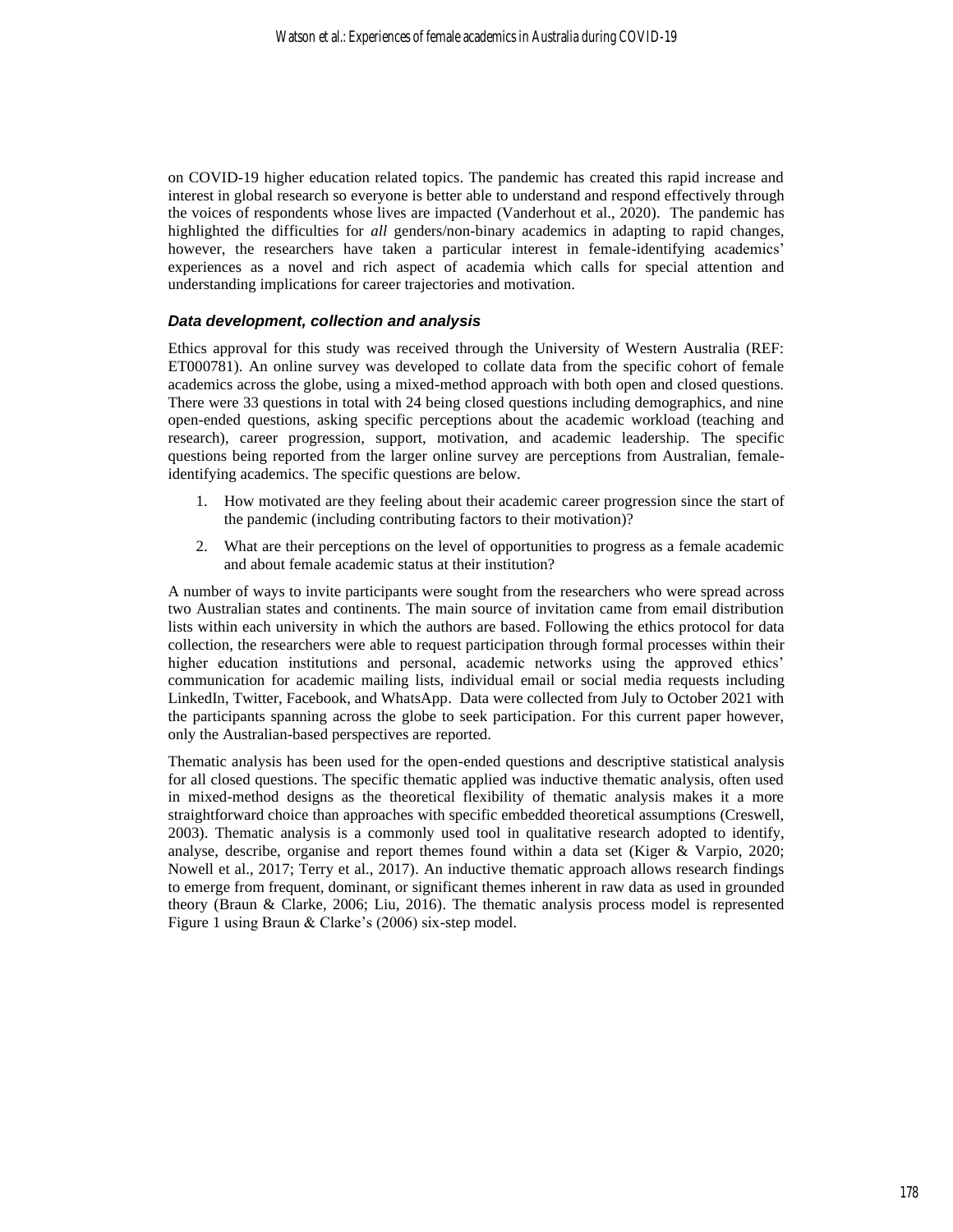# **Figure 1**

*Thematic analysis process*



# **Results**

# *Demographics*

## *Location and HEI type*

There were 144 responses from female-identifying academics working in Australian HEIs (or had worked in a HEI since February 2020) providing the basis of data for this paper. The majority of responses (39%) came from Western Australia (WA) followed by Victoria (VIC; 24%); one participant worked across two states (QLD and WA). There were no responses from the Northern Territory (NT) although invitations requesting survey completion were conducted during the data collection phase. The majority of respondents (92%) worked/had worked in a public HEI since February 2020 and less than (10%) in private HEIs. All respondents had worked from home/remotely (100%) at least once since February 2020 (see Table 1).

## **Table 1**

Demographics by Australian State/Territory and HEI type

| Total number<br>(%) | <b>State/Territory</b> | <b>Public HEI</b><br>Number $(\% )$ | <b>Private HEI</b><br><b>Number</b><br>(%) |
|---------------------|------------------------|-------------------------------------|--------------------------------------------|
| $3(2\%)$            | ACT                    | 3(2%)                               | Nil                                        |
| 5(3%)               | SA.                    | 4(3%)                               | $1(4\%)$                                   |
| 8(6%)               | <b>TAS</b>             | 8(6%)                               | Nil                                        |
| $15(10\%)$          | QLD                    | 14 (10.5%)                          | $1(4\%)$                                   |
| 21(15%)             | <b>NSW</b>             | 18 (13.5%)                          | 3(13%)                                     |
| 35(24%)             | <b>VIC</b>             | 32(24%)                             | 2(39%)                                     |
| $56(39\%)$          | <b>WA</b>              | 53 (40%)                            | 3(36%)                                     |
| $1(1\%)$            | OLD/WA                 | $1(1\%)$                            | $1(4\%)$                                   |
| Total= $144(100\%)$ | Total=133              | Total=133 (92%)                     | Total=11                                   |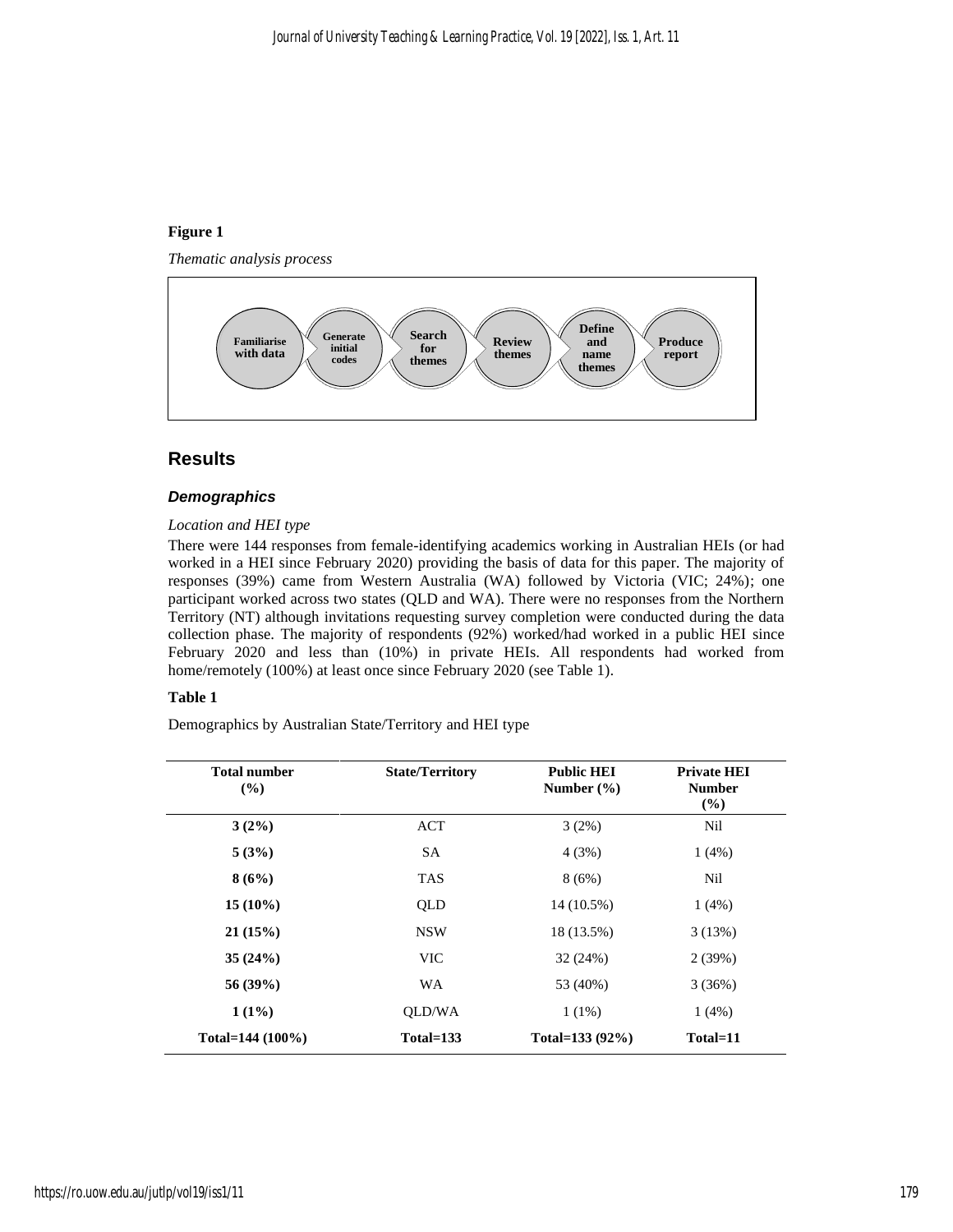| Worked from home        |                  |
|-------------------------|------------------|
| remotely since Feb 2020 | $Yes=144(100\%)$ |
|                         | $No=0$ (0%)      |

# *Academic level, work status and age*

The majority of respondents in this study (55%) were in a full time, ongoing permanent academic role and overall, most responses came from employees in a 'lecturer' role (36%). Most respondents (65%) were at early-mid stage [levels A/B/C academic] as Associate lecturer/Lecturer/Senior lecturer, and (35%) were at the higher levels of the academic trajectory [levels D/E] in Australia at Associate Professor/Professor/Adjunct Professor.

# **Table 2**

Demographics by employment status and academic level

|                                        |                              |                  | Role                      |                  |                            |                  |                           |
|----------------------------------------|------------------------------|------------------|---------------------------|------------------|----------------------------|------------------|---------------------------|
| <b>Work status</b>                     | <b>Associate</b><br>Lecturer | Lecturer         | <b>Senior</b><br>Lecturer | <b>Professor</b> | <b>Associate Professor</b> | <b>Professor</b> | <b>Adjunct</b> Number (%) |
| <b>Casual/Sessional</b>                | 6                            | 9                | $\theta$                  | $\mathbf{0}$     | $\mathbf{0}$               | 0                | 15 (10%)                  |
| <b>Adjunct: Paid</b>                   | $\overline{0}$               | $\mathbf{0}$     | $\overline{0}$            | 1                | $\boldsymbol{0}$           | 0                | $1(0.7\%)$                |
| <b>Adjunct: Unpaid</b>                 | $\overline{0}$               | $\boldsymbol{0}$ | $\overline{0}$            | 1                | $\mathbf{0}$               | 1                | $2(1.3\%)$                |
| Part-time (contract<br>role)           | $\overline{0}$               | 7                | 3                         | $\overline{2}$   | 1                          | $\boldsymbol{0}$ | 13 (9%)                   |
| <b>Full-time (contract)</b><br>role)   |                              | 8                | $\mathfrak{2}$            | 3                | 3                          | $\boldsymbol{0}$ | 17(12%)                   |
| Part-time (ongoing,<br>permanent role) | $\Omega$                     | 9                | 5                         | 3                | $\overline{0}$             | $\overline{0}$   | 17(12%)                   |
| Full-time (ongoing,<br>permanent role  | $\theta$                     | 20               | 24                        | 26               | 9                          | $\overline{0}$   | 79 (55%)                  |
| <b>Total</b>                           | 7<br>(5%)                    | 53<br>(36%)      | 34<br>(24%)               | 36<br>(25%)      | 13<br>(9%)                 | $(1\%)$          | Total=144<br>$(100\%)$    |

A further breakdown of Table 2 data into age groups, showed that the majority of respondents were from the 45-54 years' age range (37%) and at the lecturer level. The older age group may be indicative of female academics entering academic work later in their careers or gaining academic promotion due to care responsibilities prior to age 45 years. See Table 3.

# **Table 3**

Demographics by academic level and age range

| <b>Academic Role Title</b> |                              |          |                           |                                      |                  |                     |                                |
|----------------------------|------------------------------|----------|---------------------------|--------------------------------------|------------------|---------------------|--------------------------------|
| Age range<br>(years)       | <b>Associate</b><br>Lecturer | Lecturer | <b>Senior</b><br>Lecturer | <b>Associate</b><br><b>Professor</b> | <b>Professor</b> | <b>Adjunct Prof</b> | <b>Total</b><br>Number $(\% )$ |
| 25-34                      | 2                            | 17       |                           | 0                                    | $\Omega$         | $\Omega$            | 21(15%)                        |
| 35-44                      | 2                            | 17       |                           |                                      | $\Omega$         | $\Omega$            | 37(26%)                        |
| 45-54                      |                              | 13       | 13                        | 20                                   | 6                | $\Omega$            | 54 (37%)                       |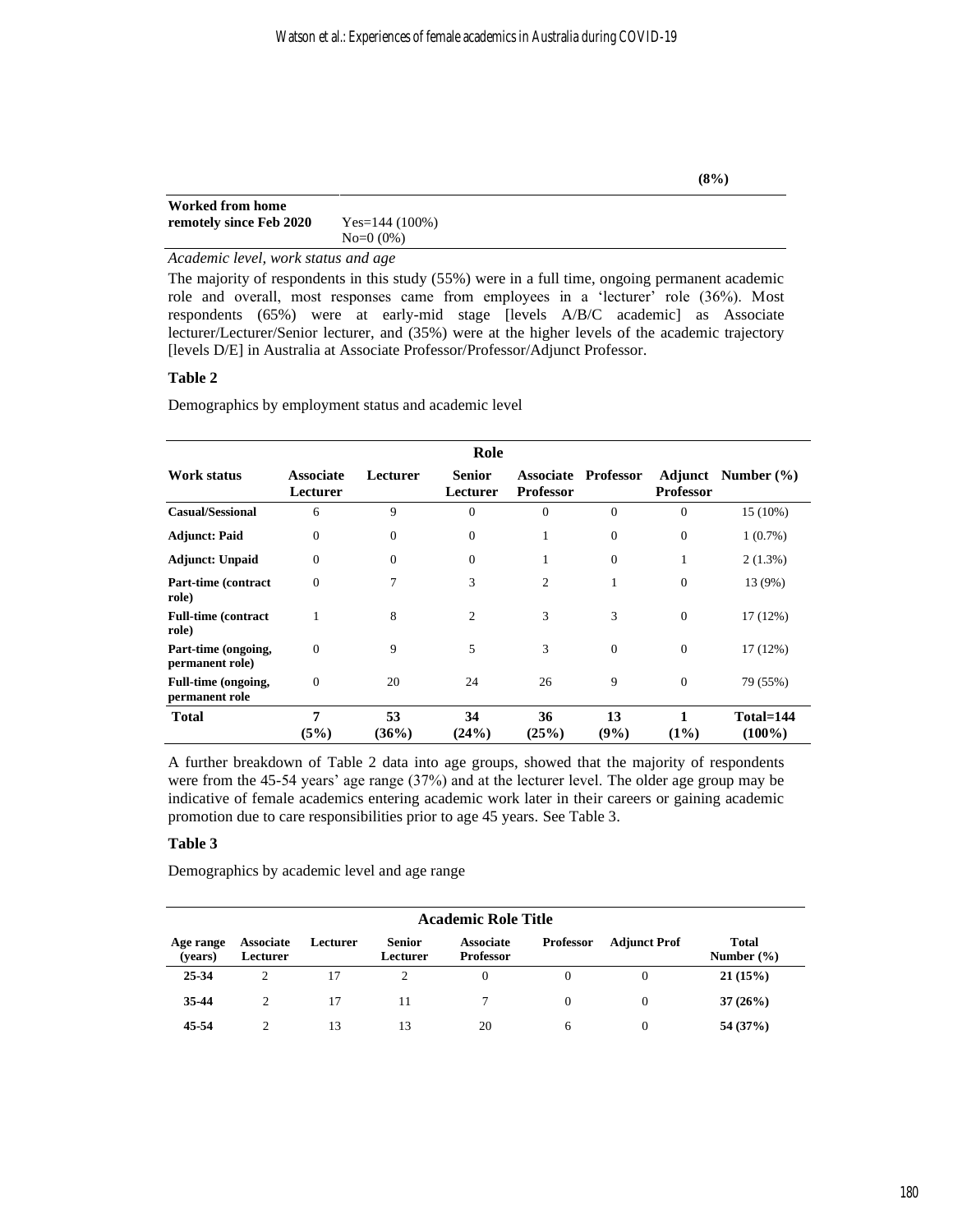| 55-64        |      |             |             |             |            |      | $29(20\%)$              |
|--------------|------|-------------|-------------|-------------|------------|------|-------------------------|
| $65+$        |      |             |             | $\theta$    |            | O    | $3(2\%)$                |
| <b>Total</b> | (5%) | 53<br>(36%) | 34<br>(24%) | 36<br>(25%) | 13<br>(9%) | (1%) | Total<br>$= 144(100\%)$ |

The discipline areas selected by respondents have been categorised into four main discipline areas (i) Humanities/Social Sciences (arts, education, and social science), (ii) Natural and Applied Sciences (engineering, health and medical, maths, computer science, information technology) and (iii) Business (business and law). Most respondents (58%) were in the Natural and Applied Sciences (mostly in health and medical sciences [51%]). See Figure 2.

# **Figure 2**

*Demographics by academic discipline*



# *Care responsibilities*

Most respondents had additional care responsibilities: (60%) had children and (33%) with broader care responsibilities including children with special/additional needs, elderly parents or other family members requiring care (see Table 4).

# **Table 4**

Demographics by family and care responsibilities

|                                    | Number $(\% )$ |                                                 |
|------------------------------------|----------------|-------------------------------------------------|
| <b>Children</b>                    | 87 (60%)       |                                                 |
| Nil children                       | 57 (40%)       |                                                 |
| "Additional care" responsibilities | Total=         | Elderly parent/s= $30(21\%)$ ;                  |
| (including children/parents/other) | 48 (33%)       | Child with special/additional needs = $10(7\%)$ |
| family members requiring care)     |                | Other family member $=7$ (5%)                   |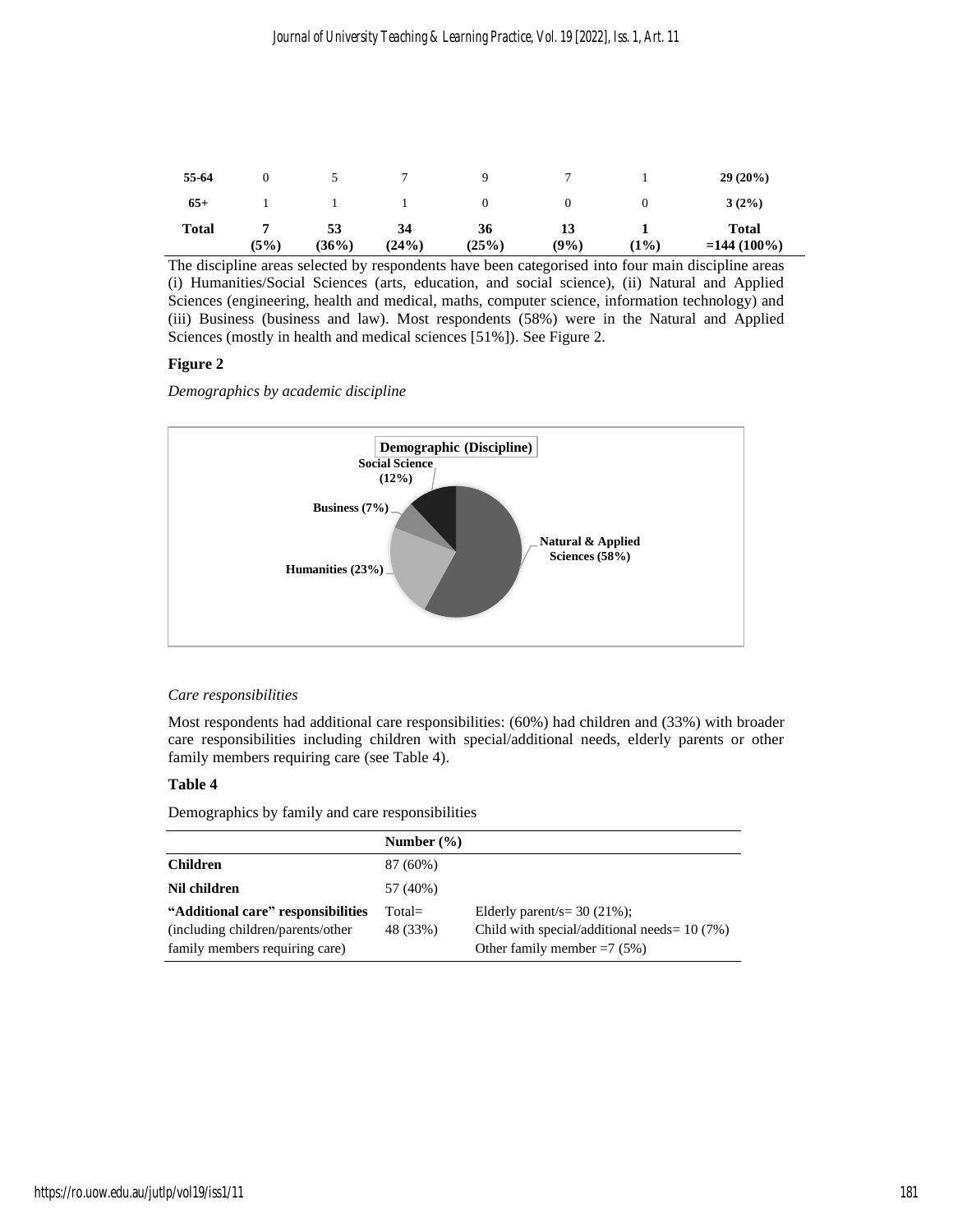## *Motivation*

The survey asked two questions about career motivation, one closed and one open-ended question. The respondents mostly stated feeling *less motivated* to progress in their career (69%) and (26%) stated they were more motivated (see Table 5).

#### **Table 5**

Motivation levels (career progression)

| <b>Motivation level</b> | Number $(\% )$ |
|-------------------------|----------------|
| Less                    | 100(69%)       |
| More                    | 38 (26%)       |
| Neutral                 | 7(5%)          |

#### *More motivated*

From the academics that felt *more motivated* (26%), the themes to emerge from their qualitative responses related to the contributing factors towards their motivation level were (i) leadership role/opportunities (58%), (ii) research, and (iii) greater flexibility. See Table 6.

# **Table 6**

Factors contributing to more motivation (career progression)

| Theme                         | Number $(\% )$ |
|-------------------------------|----------------|
| Leadership role/Opportunities | 26(68%)        |
| Research                      | 6(16%)         |
| Flexibility                   | 2(58%)         |

The pandemic period has created some new leadership opportunities as stated by respondents. In respondent [ID\_39], achieving a promotion and greater leadership role led to her increased motivation. In respondent [ID\_26], new opportunities for innovation have opened leading to motivation and again with respondent [ID-30], the value of the unit has been recognised by the HEI, increasing motivation level.

*The pandemic coincided with a change in role for me, taking on coordination of a University degree program. Note that this degree program was fully online before, during and after Covid 19. I was also promoted to senior lecturer. These two changes have been motivating for me since the start of 2020. [ID\_39]*

*I have had more opportunities to demonstrate leadership and innovation in my practice [ID\_26]*

*My role has a clear focus on up skilling and supporting the teaching practice of academics across the institution. The pandemic has highlighted the value and importance of my unit, and therefore provided many opportunities that had previously been difficult to come across [ID\_30]*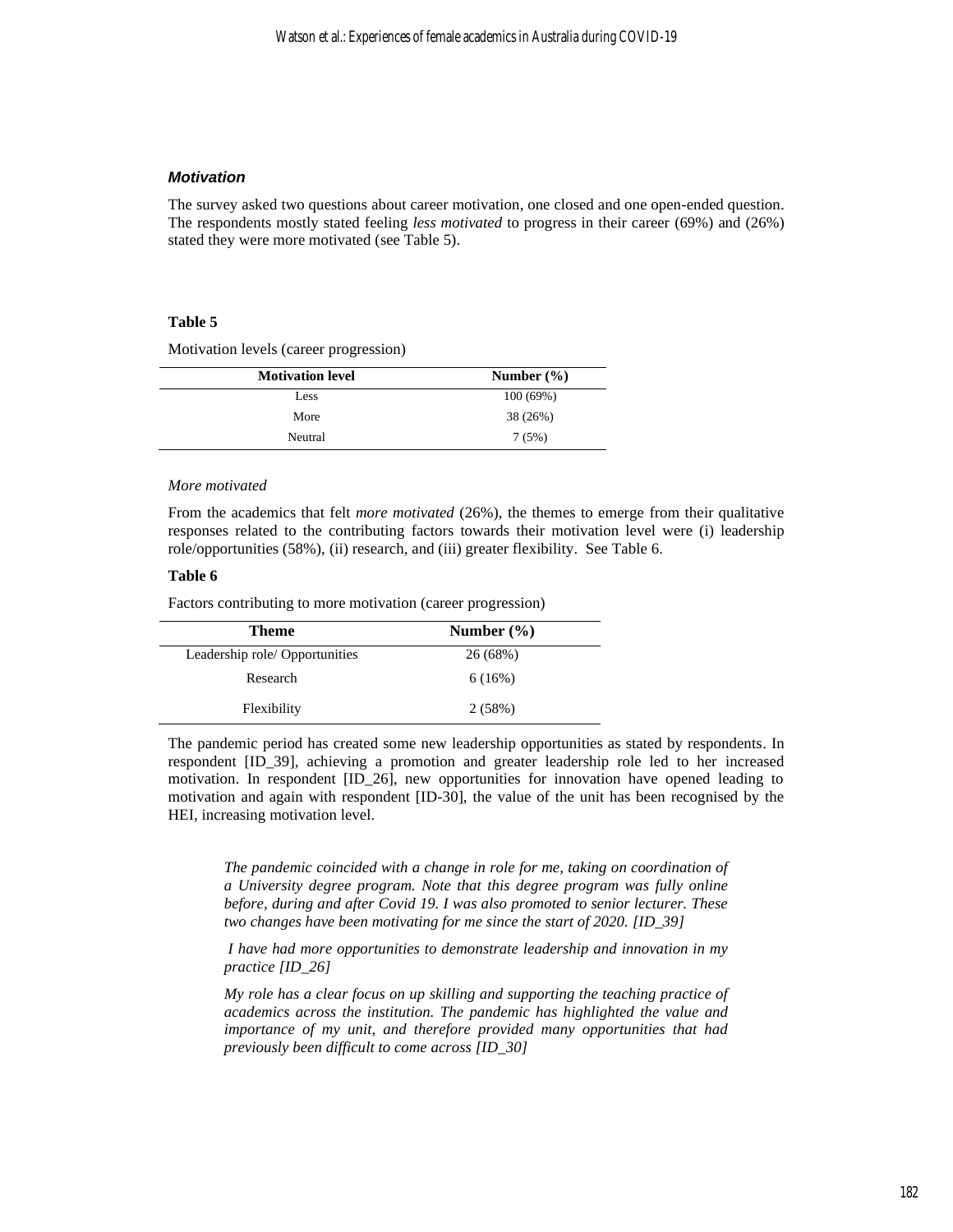Respondent [ID\_117], an early career academic at lecturer level, highlights a shift in workplace culture where this respondent reflects on being motivated to work harder to become more employable elsewhere.

*Seeing changes in my supervisor and other bosses, a change in the work culture - these have made me more determined to complete my PhD so I'm more employable elsewhere [ID\_177]*

Being able to have greater flexibility has also shown to be a motivating factor for career progression in the female academic respondents allowing them the opportunities to have more balance with home/family duties as shown by respondents [ID\_28 and 55]:

*I find work more manageable now I can be at home for a few days a week [ID\_28]*

*The change in perspectives surrounding working from home and flexible work arrangements makes an academic career more appealing- as long as these initiatives continue to be seen favourably and are supported [ID\_55]*

## *Less motivated (career progression)*

As can be seen below in Table 7, two key themes emerged from responses around the factors contributing to academics (69%) feeling *less motivation* for career progression, namely workload/work-life balance (57%), and a lack of support (44%). In their open-ended responses, participants expressed a number of factors. See Table 7.

## **Table 7**

Factors contributing to less motivation (career progression)

| <b>Theme</b>                 | Number $(\% )$ |
|------------------------------|----------------|
| Workload/work-life balance   | 54 (54%)       |
| Lack of support              | 40 (40%)       |
| Re-evaluation of life/career | 6(6%)          |

## *Workload/work-life balance lessening motivation*

When examining the qualitative responses for the theme of less motivation for career progression, as shown in Table 7, the 'workload/work-life balance' had the highest response. Respondents provided deep and reflective insights:

*The juggle between work and home duties felt more intense during Covid. I have begun to question how realistic it is to think I can juggle an academic career with raising children, plus also providing support to elderly parents, whilst my husband works full-time. I feel as though something needs to give and worry that the only thing that really can is my work. I have been exhausted for a long time and trying to stay positive but it's hard to sustain [ID\_28].*

A sample of responses highlights the extreme burden female academics have been experiencing. Increased workload, exhaustion, burnout, feeling less opportunity and impact on mental health were all mentioned in the comments below: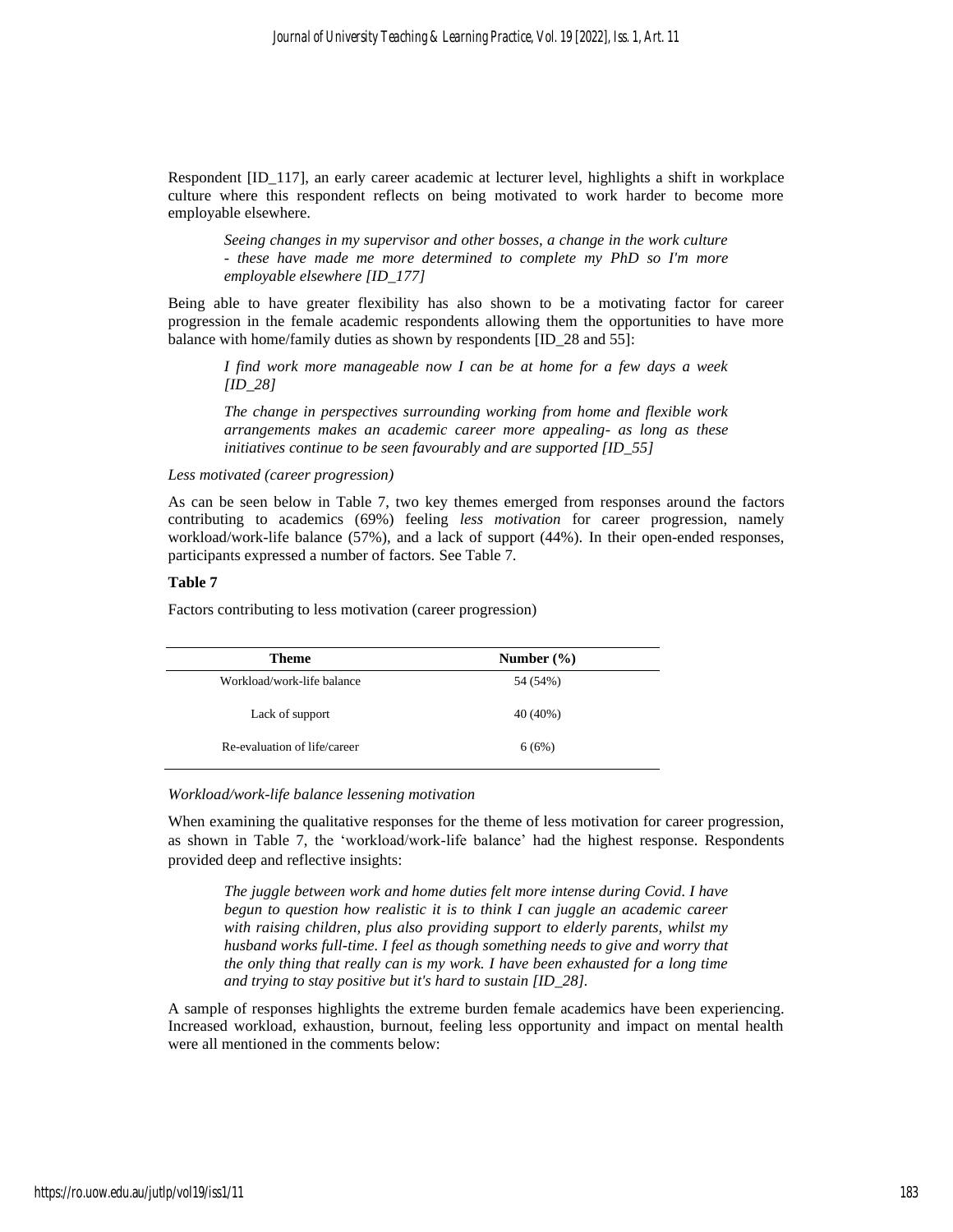*I feel 'burnt out' as I have been working increased hours and there is more demand on my time from students who are still studying somewhat remotely [ID\_102]*

*Exhaustion, stress, interrupted and irregular home-schedule, inability to pursue opportunities due to travel restrictions, unable to focus, my management perceive me to be less capable (more distracted) than before and avoid giving me development opportunities ("she's obviously not coping") [ID\_61]*

*Being deluged with extra workload pushed me to total burnout [ID\_104]*

*Workload had a toll on my mental wellbeing as the days were filled with emails (you could never win the war with your mailbox). Content had to be changed for the online delivery. Online delivery did not go smoothly. Tech was glitchy, everyone was tired of online classes [ID\_75]*

#### *Lack of support reducing motivation*

Responses related to a lack of support, extended to support from leadership of their HEI: "lack of care about staff wellbeing during pandemic, invisible leadership that is not inclusive and has poor communication style [ID\_62]"; a lack of support for the increased workloads: "Too much work and not enough support. I don't want to get a promotion to get even more work with no additional support [ID\_103]"; lack of support for teaching/research and a lack of support for female academics: "Even less support to female academics, male senior academics are even more advantaged and drive the environment [ID\_2]."

The results support the lack of management of chronic workplace stress identified by WHO (2019). WHO identified feeling depleted or exhausted and reduced professional efficacy as workplace Further (Boxall et al., 2020) specifically point to increased stress women have faced especially to do with caring for themselves, and loved ones. In addition, these authors detail an increase in domestic violence during the COVID-19 pandemic, adding yet another stress predominantly for women although this aspect was not addressed or reported in this study.

## *Re-evaluating priorities*

A small percentage of respondents stated a re-evaluation of their priorities during this pandemic which is well reported in the greater current literature. Many people are choosing to change career or quit their current employment and alter their lives as a result of experiencing the pandemic changes (Leong, 2021) and there is now the "window of opportunities is wide open" (Kelly, 2021) for employees and for employers such as the higher education sector to better support academics achieve these opportunities.

## *Academic Progression*

A closed question asked participants to select how they perceived their *opportunity to progress* in their career since the onset of COVID-19. As reported in Table 8, just over half (54%), stated they felt *no different* in their level of opportunity to progress in their career as a female academic and almost two out of five female academics (39%) stated feeling there is less opportunity to progress in their career with 7% stating there were more opportunities for female academics. Although over half of the respondents stated there was no difference in opportunity for career progression in this response, their motivation level to progress has been dramatically reduced (69%), as per Table 7 results above.

## **Table 8**

Opportunities for career progression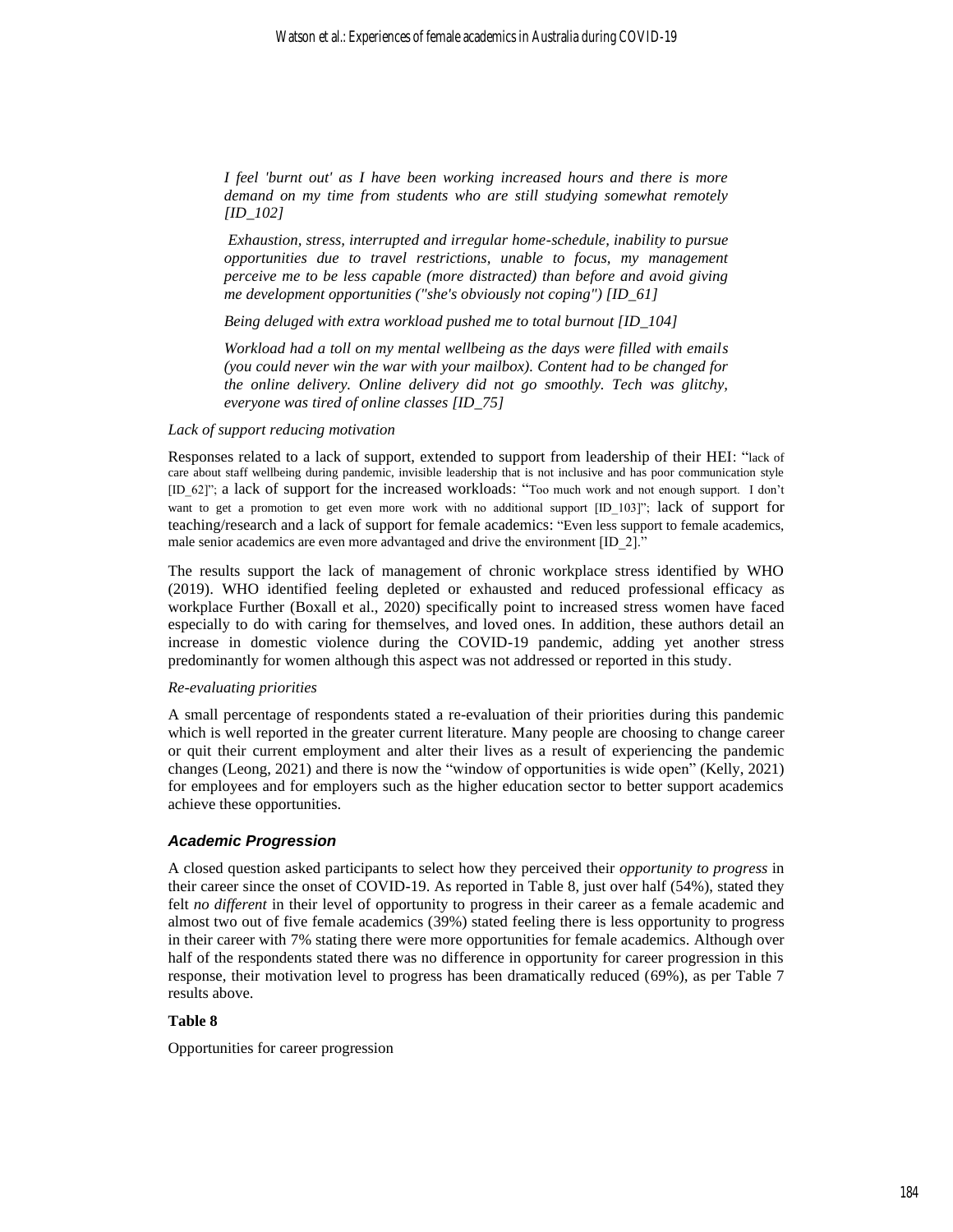| <b>Perception level</b> | Academic career progression Number (%) |
|-------------------------|----------------------------------------|
| No difference           | 77 (54%)                               |
| Less                    | 56 (39%)                               |
| More                    | 11(7%)                                 |
|                         | Total= $144(100)$                      |

## *Female academic status perceptions*

A majority of respondents (56%) perceived that the female academic status is *no different* in their HEI since the start of COVID-19 and (28%) selected 'less' and (3%) felt female status was greater and (13%) stated they were unsure. As reported by the Australian Unions (2021) Report on how women have been impacted by the pandemic (i.e., challenges, discrimination, and negative impacts), respondents of the current study have reiterated this point several times. While women have been gaining better access to paid work over the decades, they still face challenges and discrimination in the work environment and society in general as reported by (Bailey et al., 2016). As one respondent wrote: "What's the point? More work for minimal pay rise. I'm a hamster on the patriarchy's wheel [ID\_125]", the perceived gender disparity may be causing female academics to 'give up' and not pursue academic careers or promotional recognition. See Table 9 below.

# **Table 9**

Perception of female academic status

| Level         | Number $(\% )$   |  |
|---------------|------------------|--|
| No difference | 80 (56%)         |  |
| Less          | 41 (28%)         |  |
| Unsure        | 18 (13%)         |  |
| Greater       | 5(3%)            |  |
|               | Total=144 (100%) |  |

## **Perception of female academic status at their Higher Education Institution.**

The comments from the female academics reiterate the literature on lack of motivation, increased workload and greater gender divide. The Australian government response is seen as inadequate in addressing greater inequalities and increasing workloads and family pressures (Australian Unions, 2021). Statements from the respondents of the current study reinforce these pressures:

*There is a general expectation that women should be able to manage both home and work, without either having an impact on each other. I have seen men being promoted or awarded opportunities as they don't have to juggle work with home schooling" [ID\_118]*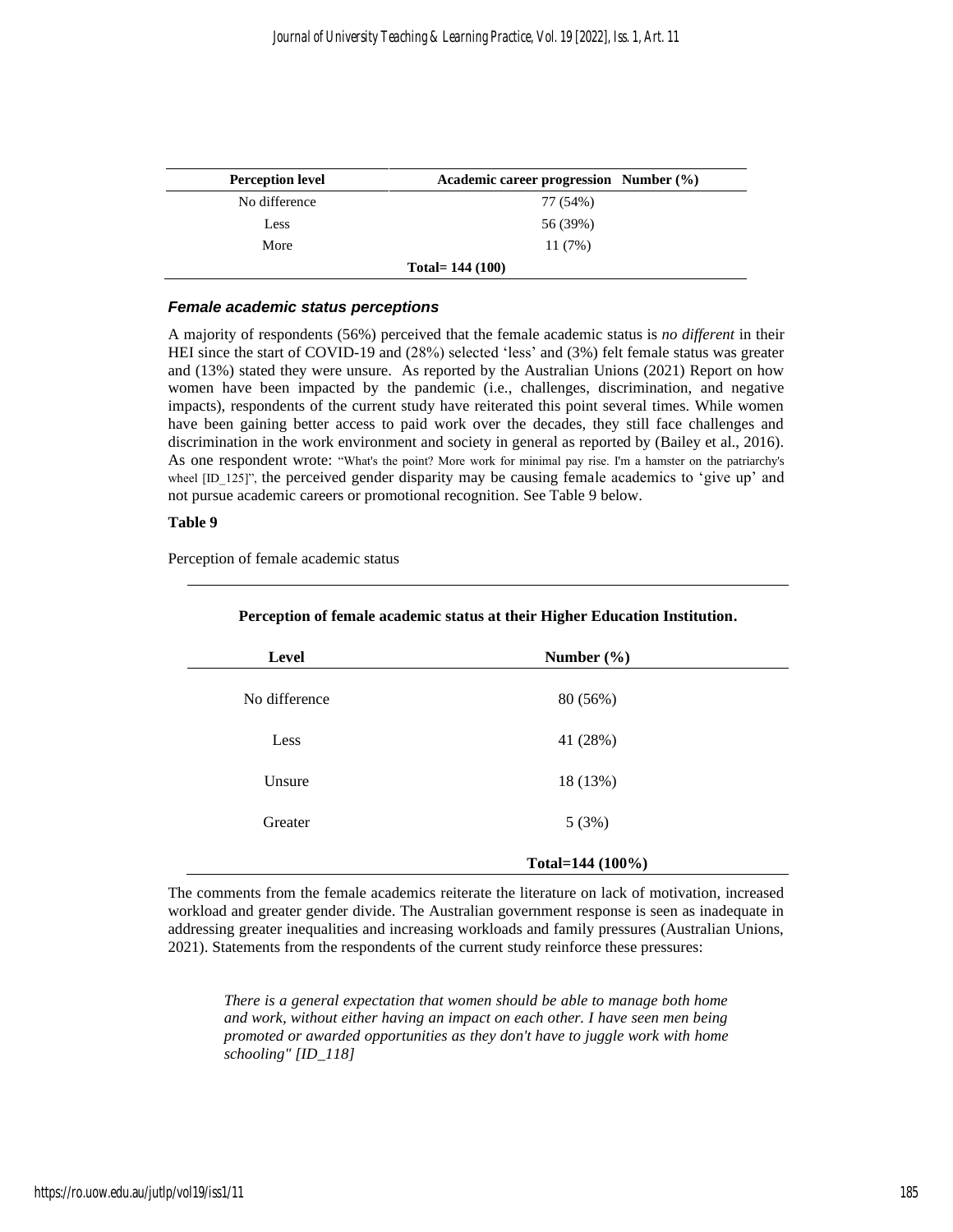*Academia has essentially collapsed in on itself since the pandemic began. I no longer feel motivated to work in the field [ID\_138]*

*We already know that there is a disparity for female academics in academia and I don't know whether I was oblivious to it or so focused on what I was doing to really recognise it but during the pandemic this seems to have become more accentuated and the role of the female academic seems to be less respected than before in some situations [ID\_102]*

*I had hoped, by this stage, that the culture of women carrying everyone in terms of service and teaching would have changed, but alas - no. The men are still getting all the grants, and all the kudos. I keep watching average men get promoted and amazing women either not, or not being encouraged to go for promotion. It's heart breaking. It makes me wonder what I will have to do before I go up for Professor [ID\_134].*

# **Discussion**

This paper adds to the growing research literature about the challenges being faced by Australian female academics since the current COVID-19 pandemic including a belief that the pandemic will further increase the existing gender inequalities (Alon, 2020). This study has affirmed this belief through the many qualitative comments made by female academics on their own perceptions of decreased motivation for career progression, increased disparity, and bias in promotional aspects. Respondents report greater gender bias against females and hardships including increased workloads and having to balance families, care and domestic duties and increases in academic teaching and research workloads.

*The massively excessive workload arising out of University responses to COVID-19, and the way my university handles promotion (particularly the new*  approach), has made it impossible for me to progress in the area I work. If it *were somehow possible, the impact and workload on those at higher levels is not attractive [ID\_109].*

#### *Female significance in Australian workforce*

Research into feminist interests plays a key role in challenging and unpacking assumptions, beliefs and misunderstanding of the roles that females play as academics (amongst other global roles) (Couch et al., 2021). Unpaid workloads have increased reporting women do most of the domestic work (80%), care responsibilities have increased to (38%) and women take on more parental leave to care for young children. Many work part time and women in Australia will retire with less superannuation (20%) than men (Wood et al., 2021). Women represent over half (59%) of the HE workforce, bringing in revenue over \$3 billion (Statistics., 2020).

Australian female academics need to be supported through policies that recognise female status in academic work regardless of family status, support flexible work arrangements, provide adequate care funding and support academic promotion. The Australian economy can benefit through female participation in the workforce (Boxall et al., 2020) equating to \$70 billion per year in gross domestic product (GDP) with greater return to the Government through the increased revenues (Pennington & Stanford, 2020). If the Australian government invests in care, women can take advantage to attend to paid work (Wood et al., 2021) and access opportunities for promotional recognition and success through continuity of work. Supporting female academics and their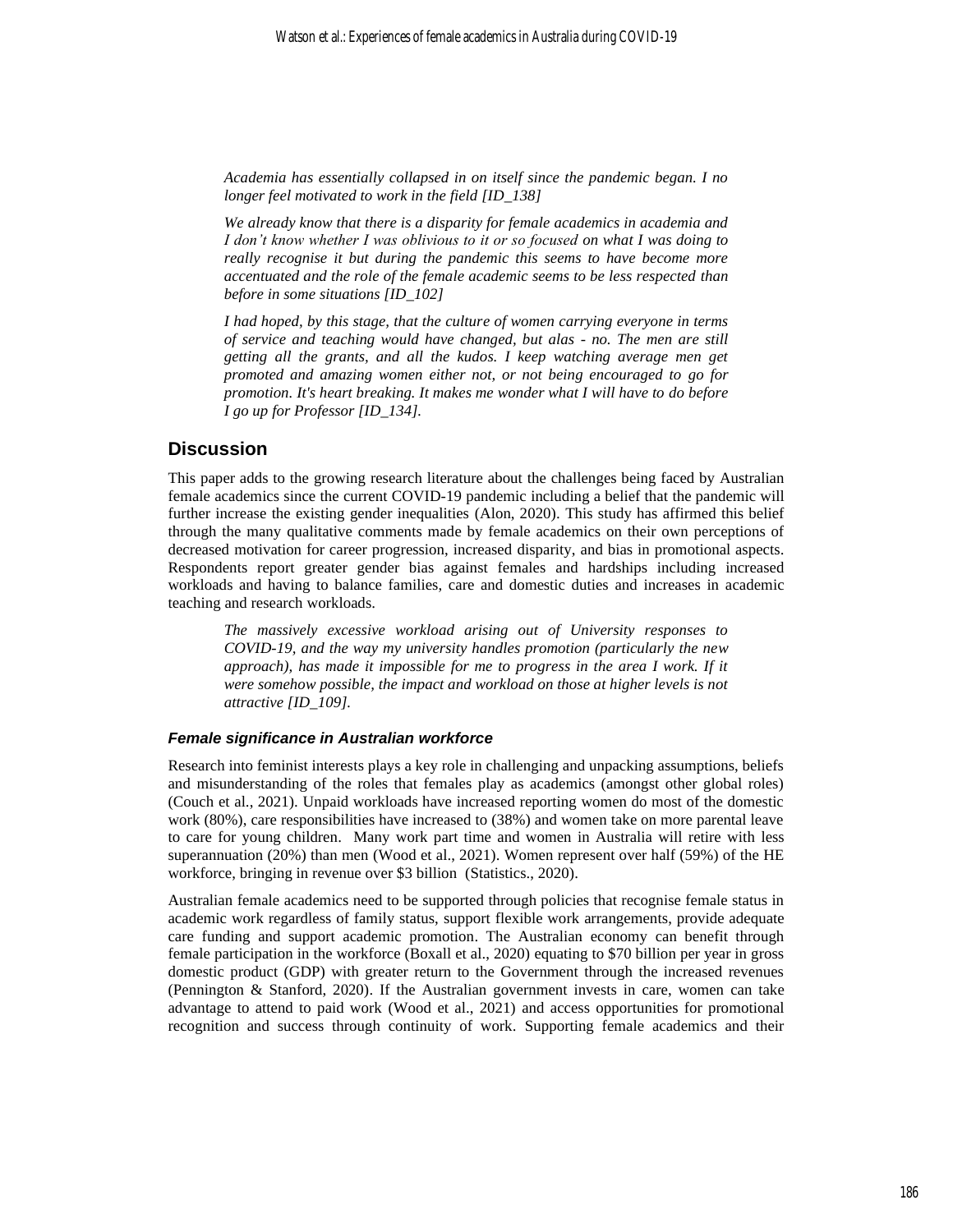prominence in academia as Gabster et al. (2020) state is critical in ensuring career progression and in overcoming the many challenges faced by females in the pre-COVID period.

## *A new way of work creates another newer way to work*

Flexible work-from-home policies from the higher education institutions are also critical in the ongoing pandemic period and into the future. The current pandemic has highlighted that female academics can work effectively from home and appreciate the ability to have the option to do so. Greater work flexibility has proven to be positive for productivity, achievement and engagement (Mattey et al., 2020). There is an immediate need for female academics to access quality funded care to support the increased care responsibilities during the pandemic causing increased stresses both work-related and financial. Paid pandemic leave that support female academics can assist females if required to isolate or for casual academic staff who do not receive any paid sick leave.

The data from this Australian survey has highlighted the impact that an increased workload has on female academic including: reduced motivation for career progression; feelings of reduced female academic status and thus adding to the overall perception and value of the female academic; greater stress, burnout and feelings of being overwhelmed with negative mental health. There is a strong rationale for HEIs to review their policies on academic workload management to support work-life balance, especially for female academics, during unprecedented times, such as a pandemic (Okeke-Uzodike & Gamede, 2021). Examples of comments from respondents supporting the reform to occur include:

*Overworked, not recognised, male counterparts with fewer domestic, carer, and admin/engagement roles at work gain much more advancement opportunity. Deck is stacked against females, exhausted and no hint that this might change [ID\_104].*

Lack of support & recognition of differential impact on women with small *children. Seeing men with less qualifications/experience being given opportunities ahead of me/other women [ID\_131]*

Supporting this general feeling of a lack of academic progression is well reported in the literature by (Alon, 2020; Oleschuk, 2020) and reinforced by respondents in this study.

*I felt there has been minimal support for female academics looking after children in terms of career progression [ID\_173].*

As seen in the results about motivation for career progression, a high percentage (70%) stated feeling *less* motivated. This poses a new challenge for the higher education sector if it is to continue to retain female academics in the workforce. This finding further supports the work of Duncanson et.al. (2020) with the Australian higher education sector where "The structure of labour and reward at universities has long followed gendered lines". During the pandemic, these lines have become more entrenched. This research work presented in this paper suggests that there is immediate short term and long term need to address these challenges so as to ensure a fairer playing field. These include policy changes and funding to support females to provide adequate care. Career progression has stalled for almost 40 per cent of academics and equally around the same reporting that it has progressed well for them during the COVID pandemic (Kolakowski et al., 2021). Academic leadership roles can be achieved through academic promotional ladder as teaching and mostly research hurdles are met through strict higher education (HE) criteria. However, in this current pandemic period, research output has had a high reduction of papers across many disciplines including health and humanities (Amano-Patiño et al., 2020; Gabster et al., 2020).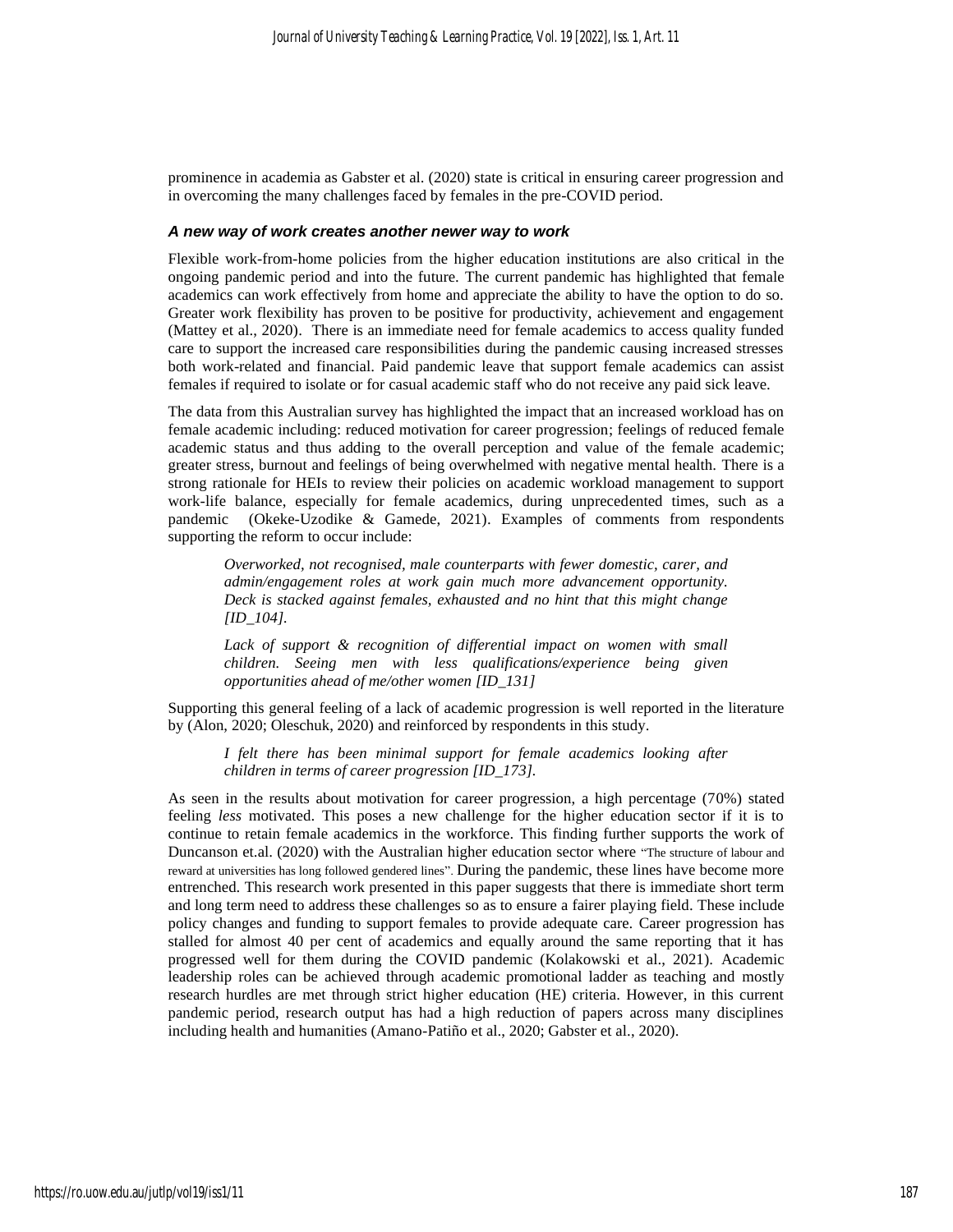#### *Motivation and increased workload*

If employees are to fully embrace this 'new way' of working, it is imperative for organisations to proactively design and implement human resource (HR) policies which support the welfare of employees (Ravi & Anulakshmi, 2021). The imperative extends beyond simple WFH policies to ensuring that staff wellbeing is catered for and the work-life balance (WLB) is managed. Organisations which adopt effective policies supporting this can benefit from a happier workforce (Bloom & Van Reenen, 2006). Stress and WLB are reported as being interconnected, and the conflict of WLB for employees is an important consideration for all organisations and should be part of any organisation's development (Oludayo et al., 2018). The new way of working remotely also causes privacy concerns, as home life and work life start to blend, commonly referred to as a 'never–ending shift', where women's lives, homes, children, and 'mess' are monitored through cameras (Boncori, 2020).

An increase in workload since the pandemic started has been noted, with the increasing encroachment of digital technologies into private lives, raising the expectations that employees are always available and contactable. The typical academic tasks which are completed in the office environment such as teaching, are assumed to take longer when conducted from home. This can be attributed to a number of reasons, including the requirement of training in working in the online space and to be able to respond to the changes resulting from confinement (Gonzalez et al., 2021).

## *Feeling overwhelmed*

Many respondents in this study indicated feeling overwhelmed due to fear of job losses, a lack of hope for the future of an academic trajectory and increased workloads: "Lack of permanent work opportunities, bigger workloads, less time for family life [ID\_73]."; "Unemployment and no future [ID\_263]." The Australian Productivity Commission has warned of increasing risk to employees as more people work from home may be overlooked for promotion and opportunities (Ferguson, 2021), placing female academics at higher risk again.

*Feeling overwhelmed by workload as a teaching and research academic. Both parts of my role could be full time positions so I am constantly struggling to meet deadlines and still do other 'academic' duties like be in committees, present at conferences, participate in peer review of grants/manuscripts [ID\_262].*

As the pandemic continues, due to its unpredictable trajectory seen since early 2020, organisational support and job stress are key factors influencing the acceptance of the 'new way' of working online. The forced adoption of using technology independently at home, to conduct routine tasks, has posed a challenge for many employees causing academics increased stress (Hadiwijaya & Sentanu, 2021). Work-related stress impacts people negatively, both physically and emotionally (Kotteeswari & Sharief, 2014) and therefore institutions are faced with making decisions which consider how to best support staff remotely, and to minimise work-related stress.

*The corruption and nepotism evident in restructuring academic workforces (said to be in the name of financial losses due to the pandemic). I do not want to be a part of this [ID\_111].*

The increased workload for typically routine tasks, slowly generates professional wear and tear. In their study Gonzalez et al. (2021) report a high increase (50 %) in the workload of academics during remote lockdowns, and a statistically significant correlation between professional burnout, and the increase in hours dedicated to work. This was further correlated with emotional exhaustion and depersonalisation.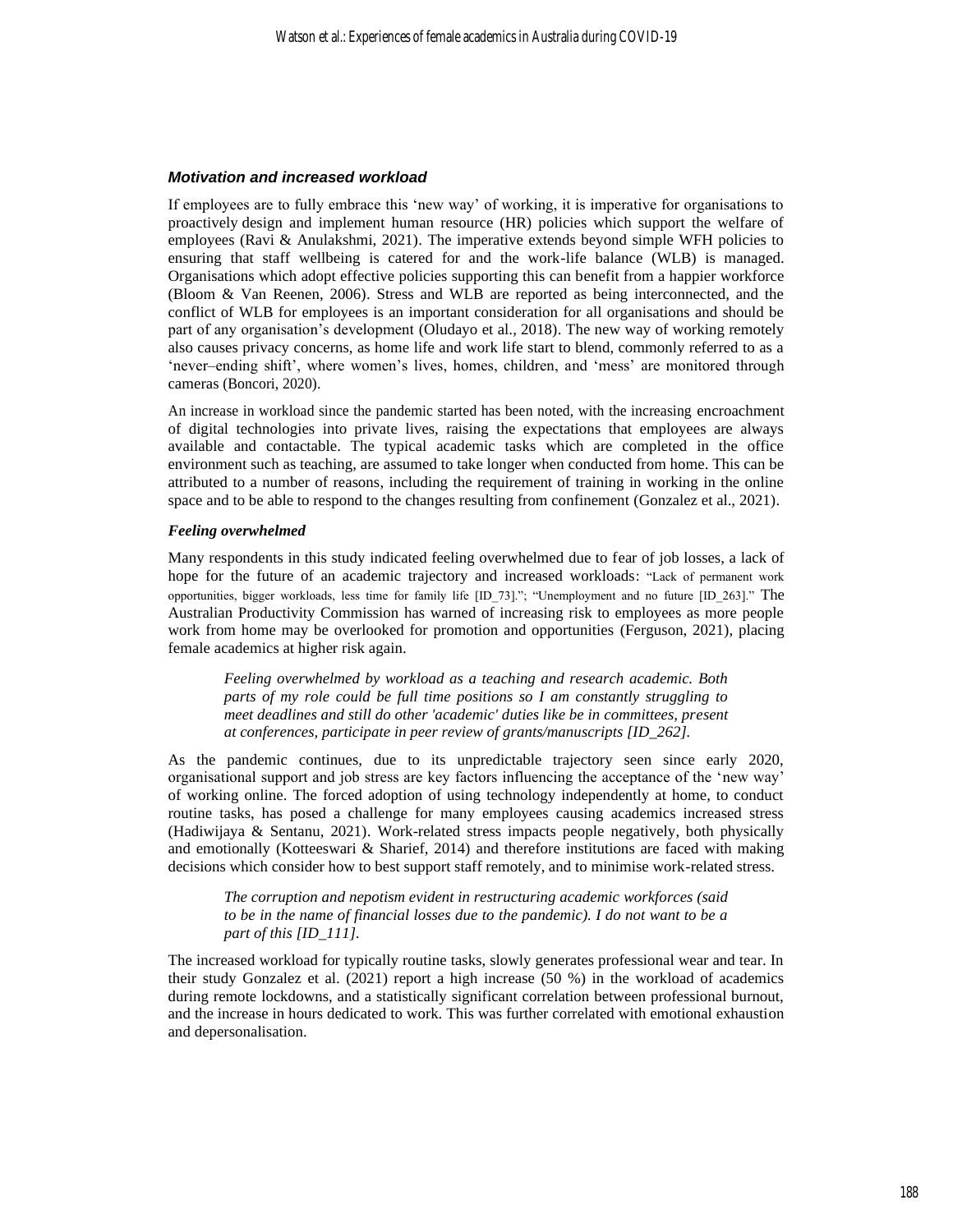Although the increased workload was not confined to a specific gender, with the closure of schools as well, females faced the increased burden of childcare responsibilities coupled with household domestic roles and responsibilities. The blurring of boundaries between home and work increases as "living spaces were transformed into places of learning, childcare and work" (Augustus, 2021). Australian females have also faced "intense challenges to combine paid work with family and caring responsibilities" (Augustus, 2021; McGregor, 2021). The "impact of this increased workload resulted in lower psychological wellbeing and health difficulties, as well as limiting career development and progression (Augustus, 2021).

#### *Re-evaluation of priorities and re-thinking work*

The pandemic has caused many people to re-evaluate their priorities as the world faces global sickness and deaths, increased remote work, having to juggle home duties, children, caring for others whilst working with reduced job security and mass job losses in academia. The current study adds to the growing literature and supports the research. It has been reported that up to 48 % of American employees have re-thought their employment positions during the pandemic with 53% reporting they would change to a new industry during or post-pandemic (Kelly, 2021) and is being referred to as 'the great resignation" with similar trends being predicted for Australian employees (Leong, 2021). Factors leading to these trends are being attributed to things such as the mode of remote working freeing up time and ability to share the care responsibilities, work-life balance with increased flexibility, less travel and realisations of greater importance of health, family and personal values (Kelly, 2021; Leong, 2021). Employees are now re-evaluating their lives as expressed by one respondent: "Seeing so many colleagues let go from universities, while working all hours to keep up, starting to really wonder 'what's the point? [ID\_118]." Employees are seeking better compensation and benefits in a job that supports them professionally whilst providing the worklife balance (Newsroom, 2021) they have now experienced. One respondent expressed the following:

*Opportunities for full-time academic contracts are even less frequent than pre-COVID. Despite being part-time in my role, my workload is very high and the workload of my more senior colleagues is excessively high. The pandemic has forced me to re-evaluate my priorities and consider whether the difficult work/life balance in academia (which appears to worsen as you progress) is still something I want to pursue [ID\_25]*

*I have been able to put the importance of career progression and status into perspective - there are other things that are more important [ID-66]." The importance of health and family have become prioritised in this pandemic period (Leong, 2021) and is reiterated by a respondent: "Seems less important in the scheme of things, family and health more important [ID-80].*

# *Perceptions of further division between gender advantages*

The Workplace Gender Equity Agency (Agency, 2020) reported that women are experiencing greater gender divide and segregation in Australia compared with other OECD countries. Comments in this research under this sub-theme support the findings of the Workplace Gender report.

*The pandemic has highlighted inequities between the experiences of men and women in academia and research- and I feel slightly more determined than previously to push past those barriers. Also - having come through this difficult time and survived (definitely NOT thrived), I feel somewhat more confident I can continue to push through difficult times [ID\_18]*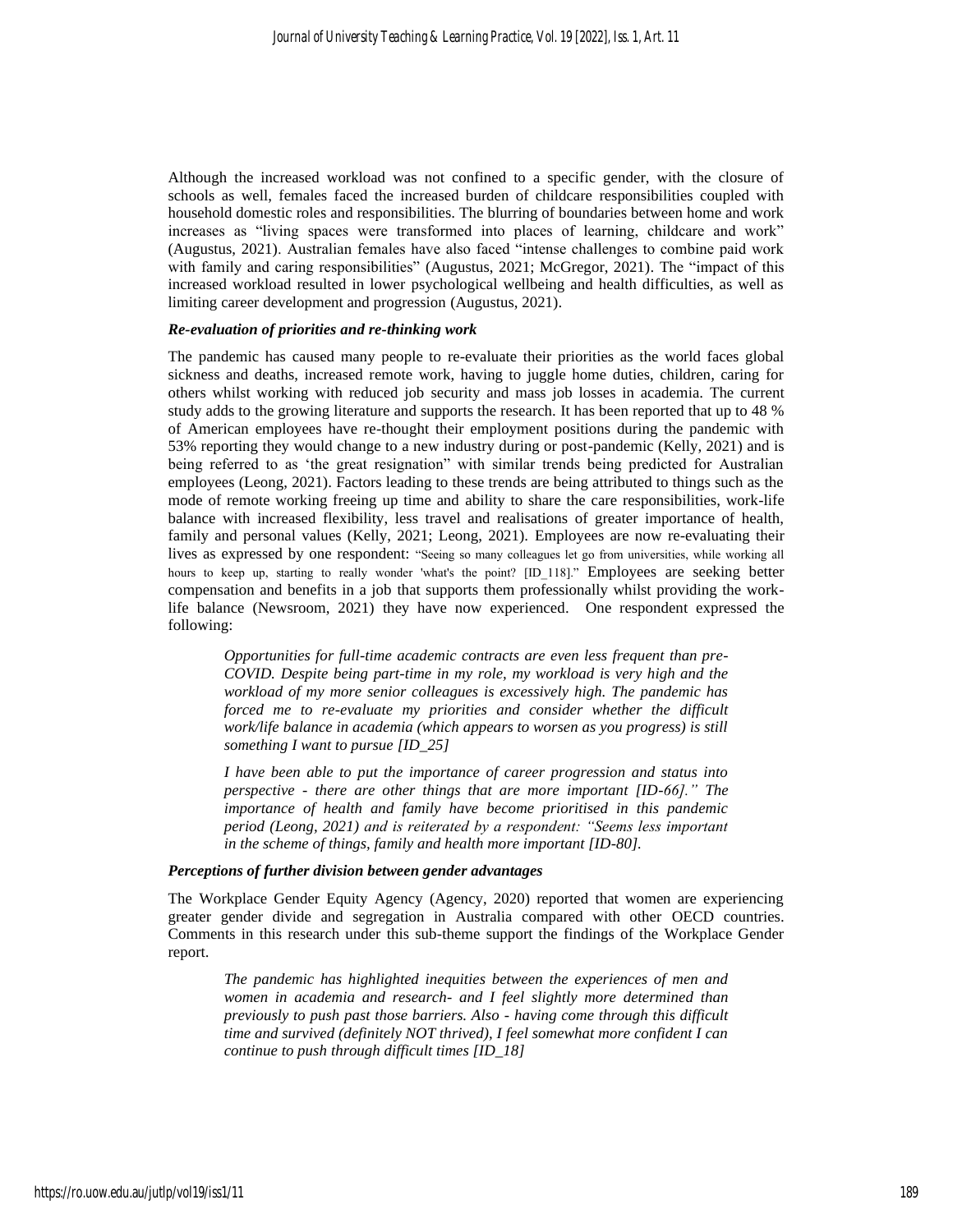*Even less support to female academics, male senior academics are even more advantaged and drive the environment [ID\_1]*

In addition, although academia and education are increasing as feminised workplaces with (47%) in the workforce but still only a third at professorial level (Rea, 2018), women have experienced greater job losses and security (Wood et al., 2021) despite being highly qualified, skilled or experienced.

*I see most other female academics being negatively affected and feel the need to push forward as many female academics as possible [ID\_46].*

#### *Reduced academic status (as a female)*

A number of respondents commented on their perception of *less support* for female status during COVID which was a reason contributing to female academics' feelings of being less motivated to progress in their careers.

*Seeing men with less qualifications/experience being given opportunities ahead of me/other women [ID\_227]*

*My university opened promotion applications in July 2020. It is now end of August 2021, and they still have not processed the applications for Levels [Associate Professor & Professor] I feel disrespected & under-valued by my employer, especially as, during that time, I have a) worked longer hours to get teaching online; and b) made significant achievements in my career through avenues outside the university (i.e. I am respected & advanced in my field, but not by my employer) [ID\_90].*

If female academics are truly valued and supported then HEI leadership in Australia (and beyond) must respond respectfully by listening to the diverse voices and experiences of the critical cohort of women. The contribution of women to the HE sector in Australia is extensive through teaching and research whilst managing household duties and manage with others in the house such as elderly parents, children, schooling, housemates/friends with ease (as stated by respondents). The two comments below highlight how respondents have experienced a lack of support and perceptions of gender bias.

*"I felt there has been minimal support for female academics looking after children in terms of career progression [ID\_93]*

*Overworked, not recognised, male counterparts with fewer domestic, carer, and admin/engagement roles at work gain much more advancement opportunity. Deck is stacked against females, exhausted and no hint that this might change [ID\_182].*

Despite female academics' contribution, males continue to gain promotions regardless of their research productivity or family circumstance (González Ramos & Bosch, 2013).

*We already know that there is a disparity for female academics in academia and I don't know whether I was oblivious to it or so focused on what I was doing to really recognise it but during the pandemic this seems to have become more accentuated and the role of the female academic seems to be less respected than before in some situations [ID\_102].*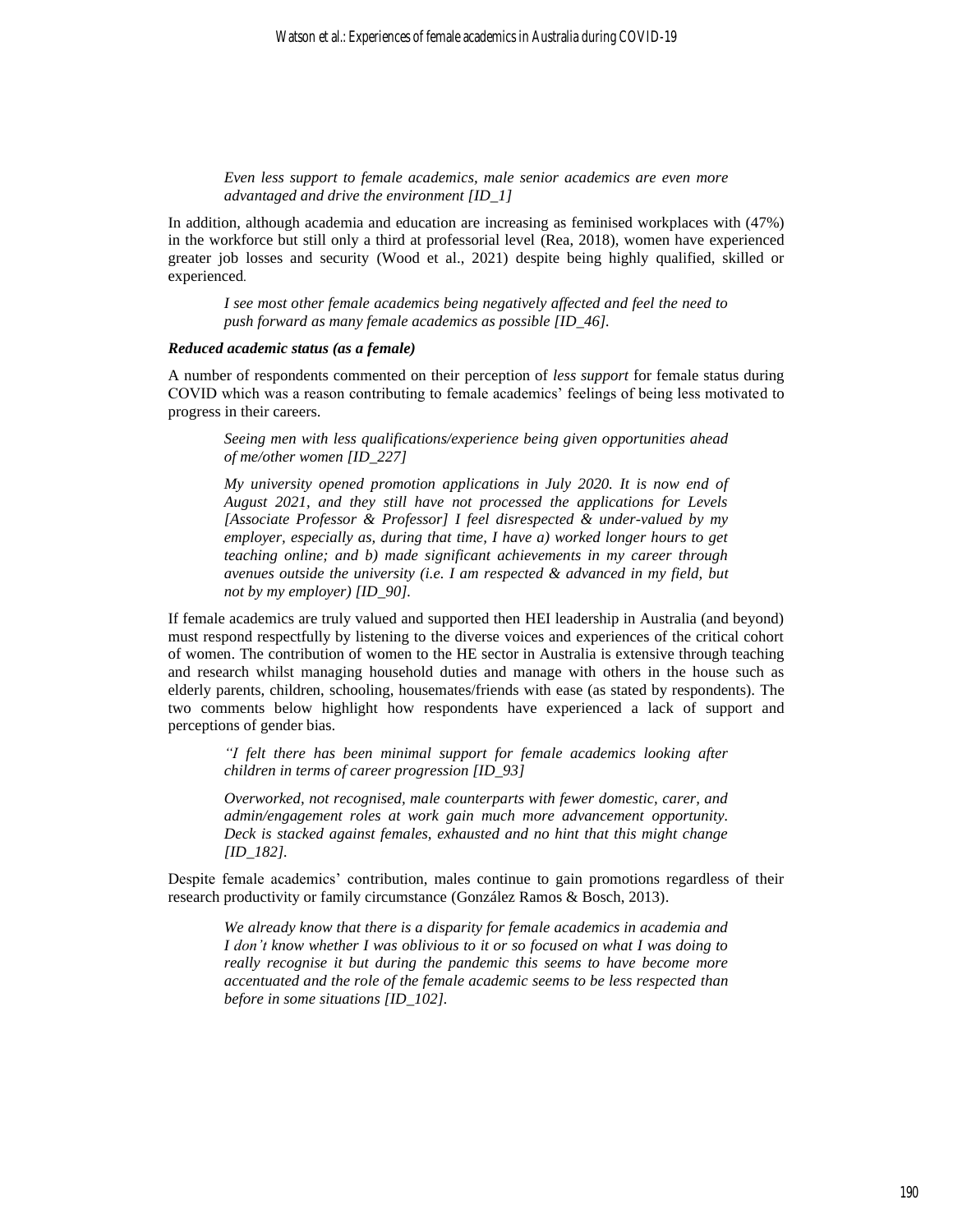## *Limitations*

The authors fully acknowledge the limitations of this current study including being a small sample of a large cohort of academics globally and their experience during COVID-19. It is acknowledged that there are stark differences in isolation rules, quarantining, and freedom of movement and in days in lockdowns across the various Australian states and territories. Melbourne experienced the longest lock-down in the world, and across the country whereas Western Australia experienced limited lock-down periods causing minimal disruptions. There was no representation of responses from the NT providing a gap in the experiences of those academics. A follow-up focus groups with participants would have allowed for greater depth of discussion and exploration of responses' meanings and interpretations, however, timelines and organisation of meetings via online formats would have been the only option and were not seen as possible by the researchers within the timeline scope.

# **Summary**

The current study has reported on the motivation levels towards academic career progression since the start of the current pandemic. Results show that the majority of respondents of this study felt less motivated in their career progression and that the status of being a female academic is less now in their Australian Higher Education Institution. Contributing factors have included extreme workloads with perceived lack of support to manage increasing workloads and leadership from HEIs that does not support female academic growth for research and career progression. The majority of respondents were at lecturer level and mature-aged, permanent full time academics. Continued and greater research in the experiences of female academics is necessary in Australia to better understand the lived experience, to nurture academic motivation and progression and to foster new and younger females into higher education whilst adequately promoting female academics throughout their career. Women play a significant role in the Australian workforce and have lagged behind men in pre-pandemic times and continue in current pandemic times. It is time to truly integrate recognition of female academics' skills, experiences, teaching and research output and positive contribution to the Australian economy.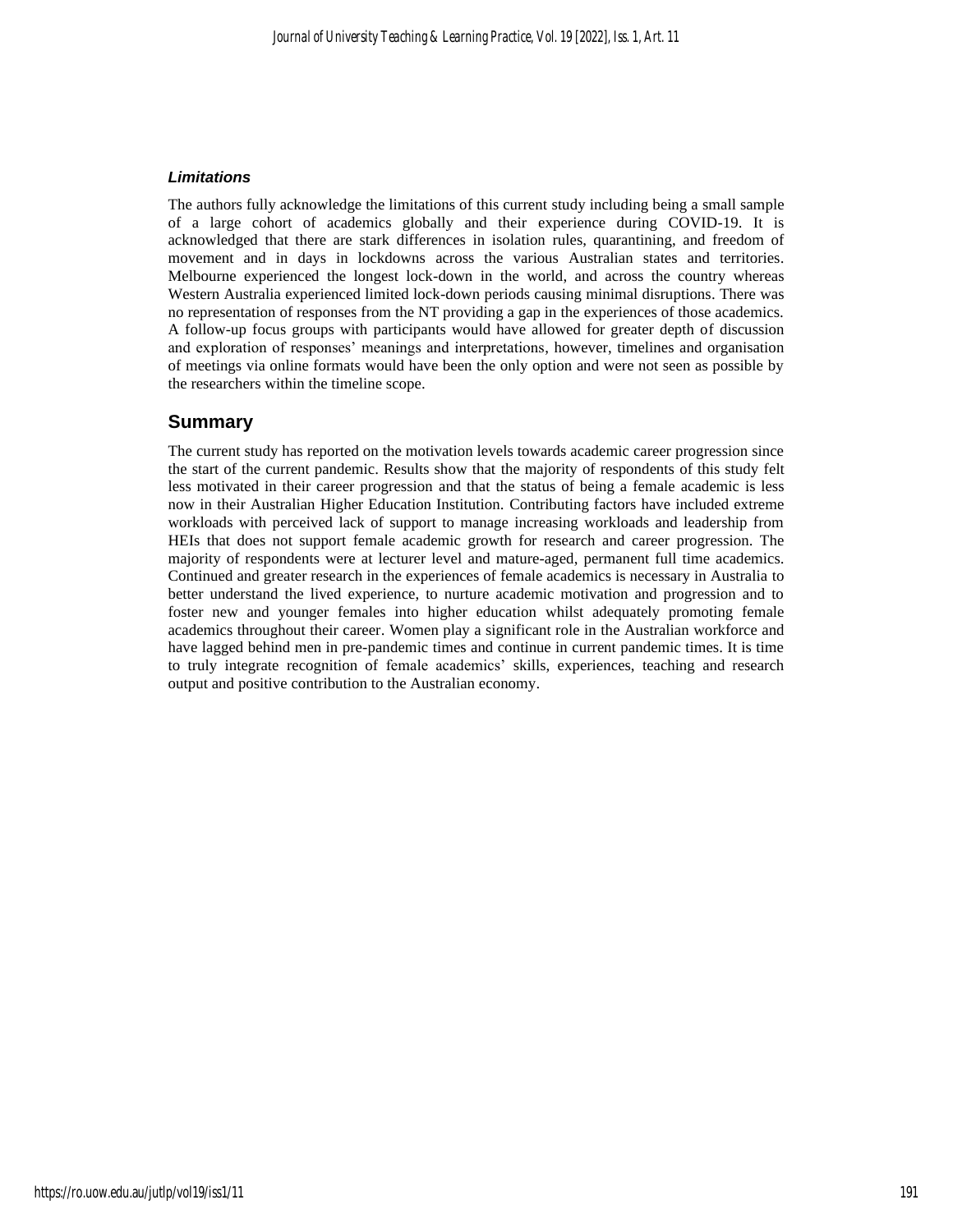# **References**

- Abdel-Gawad, T., & Woollard, J. (2015). Critical success factors for implementing classless elearning systems in the Egyptian higher education. *International Journal of Instructional Technology and Distance Learning*, *12*(4), 29-36.
- ACTU. (2020). *Leaving women behind: The real cost of the Covid recovery*. Retrieved 6 January 2022 from https://www.actu.org.au/our-work/policies-publicationssubmissions/2020/leaving-women-behind-the-real-cost-of-the-covid-recovery
- Alon, T., Doepke, M., Olmstead-Rumsey, J and Tertilt, M. (2020). *The impact of COVID-10 on gender equality*. National Bureau of Economic Research (NBER). https://doi.org/10.3386/w26947
- Augustus, J. (2021, 14 May). The impact of the COVID-19 pandemic on women working in Higher Education. Frontiers in Education. [opinion article] https://doi.org/10.3389/feduc.2021.648365
- Bloom, N., & Van Reenen, J. (2006). Management Practices, Work—L ife Balance, and Productivity: A Review of Some Recent Evidence. *Oxford review of economic policy*, *22*(4), 457-482. https://doi.org/10.1093/oxrep/grj027

Boaz, J. (2021). *Melbourne passes Buenos Aires' world record for time spent in COVID-19 lockdown*. ABC. Retrieved Oct 10 from [https://www.abc.net.au/news/2021-10-03/melbourne](ttps://www.abc.net.au/news/2021-10-03/melbourne-longest-lockdown/100510710)[longest-lockdown/100510710](ttps://www.abc.net.au/news/2021-10-03/melbourne-longest-lockdown/100510710)

Boncori, I. (2020). The never-ending shift: A feminist reflection on living and organizing academic lives during the coronavirus pandemic. *Gender, Work & Organization*, *27*(5), 677-682. https://doi.org/10.1111/gwao.12451

- Bowyer, D., Deitz, M., Jamison, A., Taylor, C. E., Gyengesi, E., Ross, J., Hammond, H., Ogbeide, A. E., & Dune, T. (2022). Academic mothers, professional identity and COVID‐19: Feminist reflections on career cycles, progression and practice. *Gender, Work & Organization*, *29*(1), 309-341. https://doi.org/10.1111/gwao.12750
- Boxall, H., Morgan, A., & Brown, R. (2020). The prevalence of domestic violence among women during the COVID-19 pandemic. *Australasian Policing*, *12*(3), 38-46. https://doi.org/10.52922/sb04718
- Braun, V., & Clarke, V. (2006). Using thematic analysis in psychology. *Qualitative research in psychology*, *3*(2), 77-101. https://doi.org/10.1191/1478088706qp063oa
- Butler-Henderson, K., Percy, A., & Kelder, J. (2021). Editorial Celebrating women in higher education on International Women's Day. *Journal of University Teaching & Learning Practice*, *18*(3). https://doi.org/10.53761/1.18.3.1
- Chang, C.-L., & Fang, M. (2020). E-Learning and online instructions of higher education during the 2019 novel coronavirus diseases (COVID-19) epidemic. J*ournal of Physics: Conference Series* https://doi.org/10.1088/1742-6596/1574/1/012166
- Couch, D. L., O'Sullivan, B., & Malatzky, C. (2021). What COVID‐19 could mean for the future of "work from home": The provocations of three women in the academy. *Gender, Work & Organization*, *28*, 266-275. https://doi.org/10.1111/gwao.12548
- Creswell, J. W. (2003). A framework for design. *Research design: Qualitative, quantitative, and mixed methods approaches*, 9-11.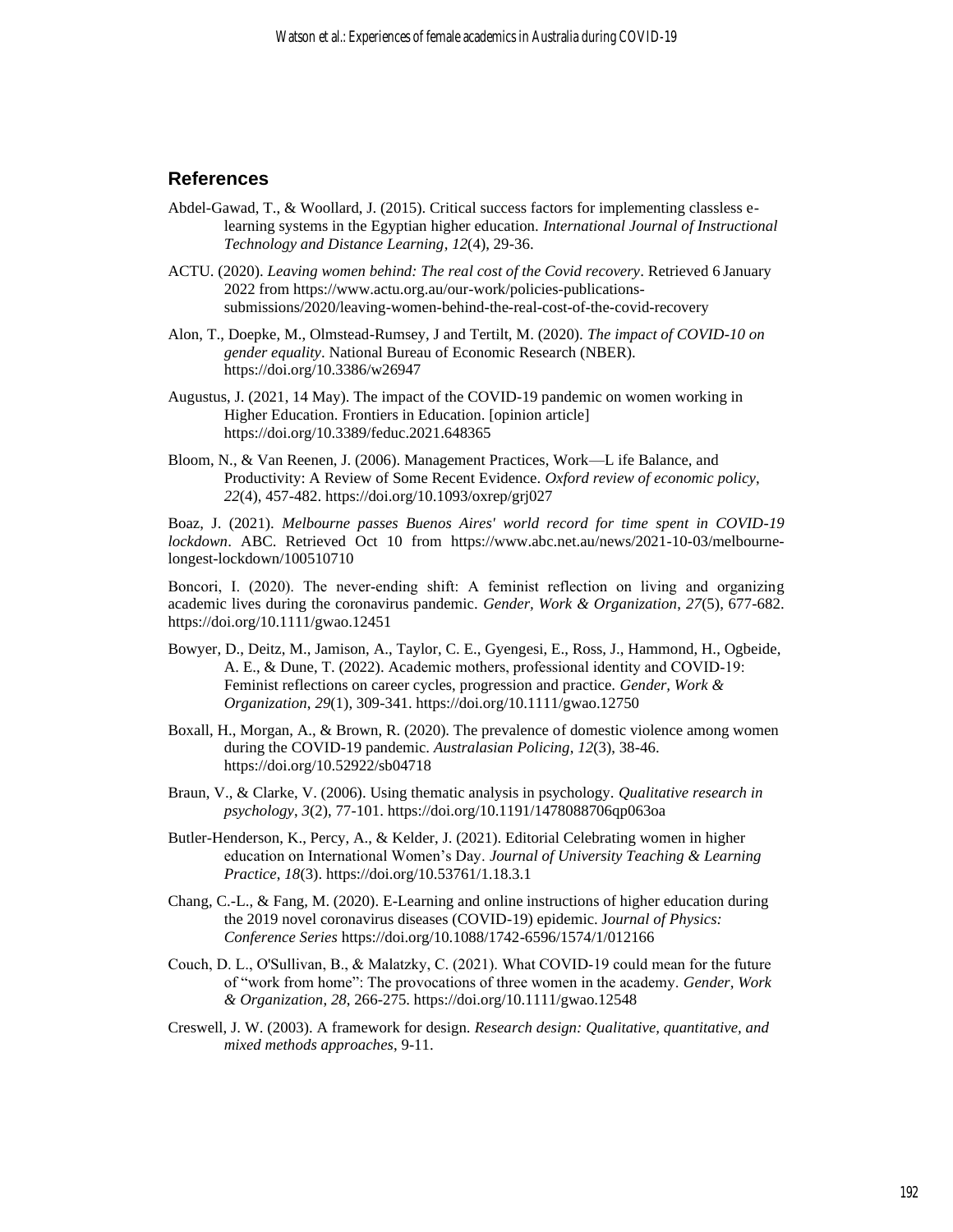- De Vos, J. (2020). The effect of COVID-19 and subsequent social distancing on travel behavior. *Transportation Research Interdisciplinary Perspectives*, *5*, 100121. https://doi.org/10.1016/j.trip.2020.100121
- Deryugina, T., Shurchkov, O., & Stearns, J. (2021). Covid-19 disruptions disproportionately affect female academics. *NBER Working Paper Series,* Working Paper 28360 https://doi.org/10.3386/w28360
- Duncanson, K., Weir, N., Siriwardhane, P and Khan, Tehmina. (2021). *How COVID is widening the academic gender divide in Australia.* OCUFA Journal of Higher Education. Retrieved November 3 from https://academicmatters.ca/how-covid-is-widening-the-academicgender-divide-in-australia/
- Ferguson, K. (2021). *Beware, workers are about to pivot wih their feet*. Financial Review. Retrieved January 7 from https://www.afr.com/work-and-careers/workplace/bewareworkers-are-about-to-pivot-with-their-feet-20211018-p590xu
- Gabster, B. P., van Daalen, K., Dhatt, R., & Barry, M. (2020). Challenges for the female academic during the COVID-19 pandemic. *The Lancet*, *395*(10242), 1968-1970. https://doi.org/10.1016/S0140-6736(20)31412-4
- Gonzalez, E. P. R., Otalvaro, A. M. R., Argel, M. N. M., & Urzola, A. U. (2021). Professional burnout and increased workload during covid-19 in higher education teachers in monteria-colombia. *European Psychiatry*, *64*(S1), S267-S268.

González Ramos, A. M., & Bosch, N. V. (2013). International mobility of women in science and technology careers: shaping plans for personal and professional purposes. *Gender, Place & Culture*, *20*(5), 613-629. https://doi.org/10.1192/j.eurpsy.2021.718

- Hadiwijaya, H., & Sentanu, I.G. (2021). Effects of WFH (Work From Home) Policies, Perceived Organizational Support, Job Stress, and the Ability to Use Technology on Lecturer Performance During the New Normal. 3rd Annual International Conference on Public and Business Administration (AICoBPA 2020).
- Heffernan, T. (2020). Academic networks and career trajectory:'There's no career in academia without networks'. *Higher education research & development*, 1-14.
- Hoq, M. Z. (2020). E-Learning during the period of pandemic (COVID-19) in the kingdom of Saudi Arabia: an empirical study. *American Journal of Educational Research*, *8*(7), 457- 464.
- Kelly, J. (2021). *Millions of workers plan to switch jobs in pursuit of a work-life balance, growth opportunities, remote options and being treated with respect.* Forbes. Retrieved January 14 from https://www.forbes.com/sites/jackkelly/2021/06/23/millions-of-workers-plan-toswitch-jobs-in-pursuit-of-a-work-life-balance-growth-opportunities-remote-options-andbeing-treated-with-respect/?sh=747a8ea52365
- Kiger, M. E., & Varpio, L. (2020). Thematic analysis of qualitative data: AMEE Guide No. 131. *Medical Teacher*, *42*(8), 846-854. https://doi.org/10.1080/07294360.2020.1799948
- Kolakowski, H., Shepley, M. M., Valenzuela-Mendoza, E., & Ziebarth, N. R. (2021). How the Covid-19 Pandemic Will Change Workplaces, Healthcare Markets and Healthy Living: An Overview and Assessment. *Sustainability*, *13*(18), 10096.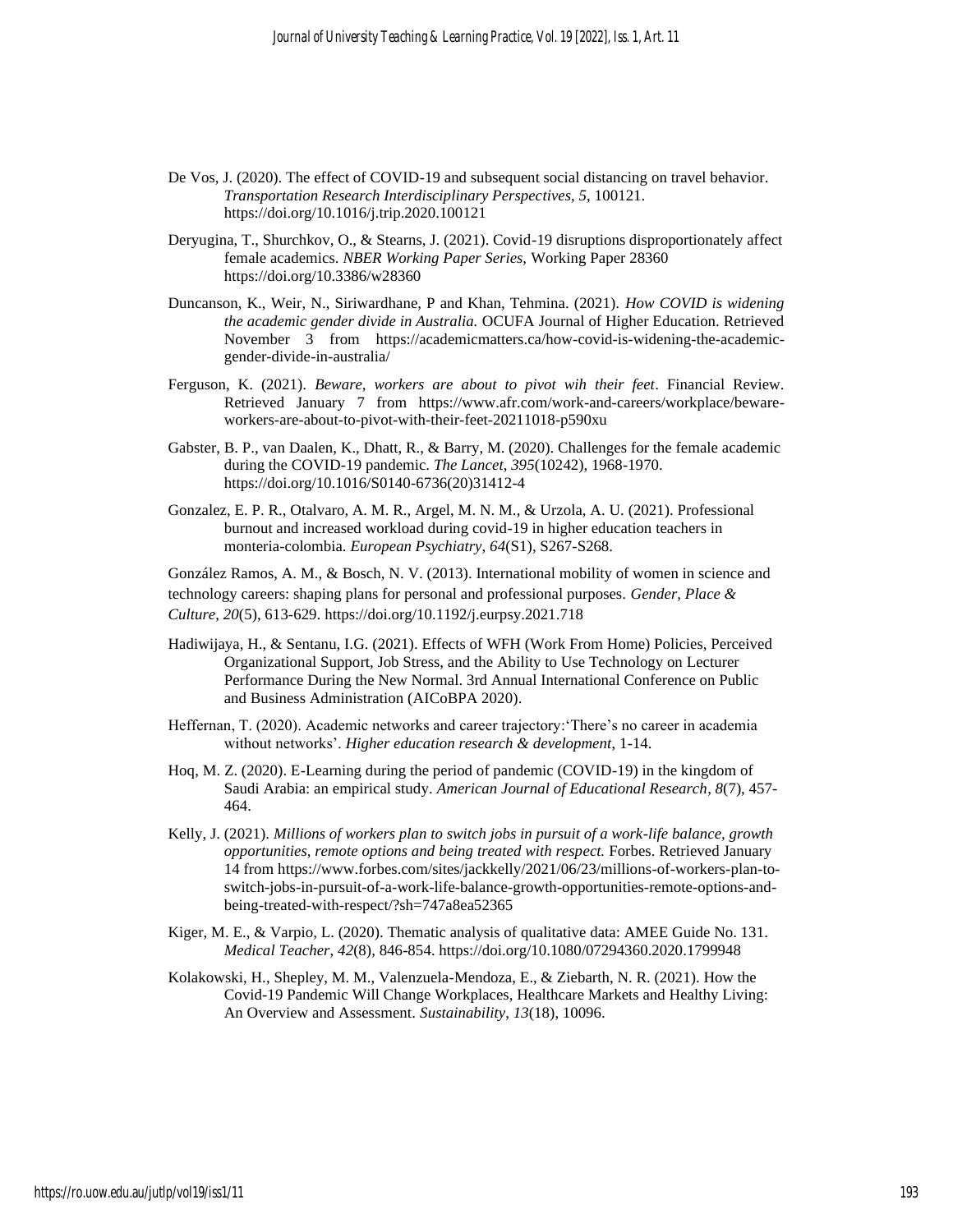- Kotteeswari, M., & Sharief, S. T. (2014). Job stress and its impact on employees performance a study with reference to employees working in Bpos. *International Journal of Business and Administration Research Review*, *2*(4), 18-25.
- Krause, S. F. (2017). *Leadership: Underrepresentation of women in higher education*. Northcentral University.
- Leal Filho, W., Wall, T., Rayman-Bacchus, L., Mifsud, M., Pritchard, D. J., Lovren, V. O., Farinha, C., Petrovic, D. S., & Balogun, A.-L. (2021). Impacts of COVID-19 and social isolation on academic staff and students at universities: a cross-sectional study. *BMC Public Health*, *21*(1), 1213. https://doi.org/10.1186/s12889-021-11040-z
- Leong, L., Ross, M and Tickle, M. (2021). *Here comes the great resignation. Why millions of emplyees could quit their jobs post-pandemic.* ABC News. Retrieved January 6 from https://www.abc.net.au/news/2021-09-24/the-great-resignation-post-pandemic-work-lifebalance/100478866
- Liu, L. (2016). Using Generic Inductive Approach in Qualitative Educational Research: A Case Study Analysis. *Journal of Education and Learning*, *5*(2), 129-135. https://doi.org/10.5539/jel.v5n2p129
- Malisch, J. L., Harris, B. N., Sherrer, S. M., Lewis, K. A., Shepherd, S. L., McCarthy, P. C., Spott, J. L., Karam, E. P., Moustaid-Moussa, N., Calarco, J. M., Ramalingam, L., Talley, A. E., Cañas-Carrell, J. E., Ardon-Dryer, K., Weiser, D. A., Bernal, X. E., & Deitloff, J. (2020). Opinion: In the wake of COVID-19, academia needs new solutions to ensure gender equity. *Proceedings of the National Academy of Sciences*, *117*(27), 15378. https://doi.org/10.1073/pnas.2010636117
- Marinoni, G., Van't Land, H., & Jensen, T. (2020, 27 May). IAU global survey on the impact of Covid-19 on higher education around the world. *IAU Global Survey Report*. UNESCO. Retrieved 7 January, 2022 from https://www.iauaiu.net/IMG/pdf/iau\_covid19\_and\_he\_survey\_report\_final\_may\_2020.pdf
- Mattey, C., Hilberath, C., Sibilio, N., Aurora, J., & Ruiz, H. (2020, June). *Personalisation for your people: How COVID-19 is reshaping the race for talent*. McKinsey & Company. Retrieved 7 January 2002 from https://image-src.bcg.com/Images/ANZ-Personalisationfor-your-people\_tcm87-251462.pdf
- McGaughey, F., Watermeyer, R., Shankar, K., Suri, V. R., Knight, C., Crick, T., Hardman, J., Phelan, D., & Chung, R. (2021). 'This can't be the new norm': academics' perspectives on the COVID-19 crisis for the Australian university sector. *Higher education research & development*, 1-16. https://doi.org/10.1080/07294360.2021.1973384
- McGregor, K. (2021, 20 September). *Study finds 40, 000 tertiary jobs lost during pandemic*. University World News. Retrieved 20 September from https://www.universityworldnews.com/post.php?story=20210917061003607
- Nash, M., & Churchill, B. (2020). Caring during COVID-19: A gendered analysis of Australian university responses to managing remote working and caring responsibilities. *Gender, work, and organization*, *27*(5), 833-846. https://doi.org/10.1111/gwao.12484
- Newsroom. (2021, 15 December). *75% of Americans are ready for a reset, and nearly two-thirds say support from family and friends will help take the leap.* Prudential. Retrieved December 17 from https://news.prudential.com/75-americans-are-ready-for-reset-andnearly-two-thirds-say-support-from-family-and-friends-will-help-them-take-leap.htm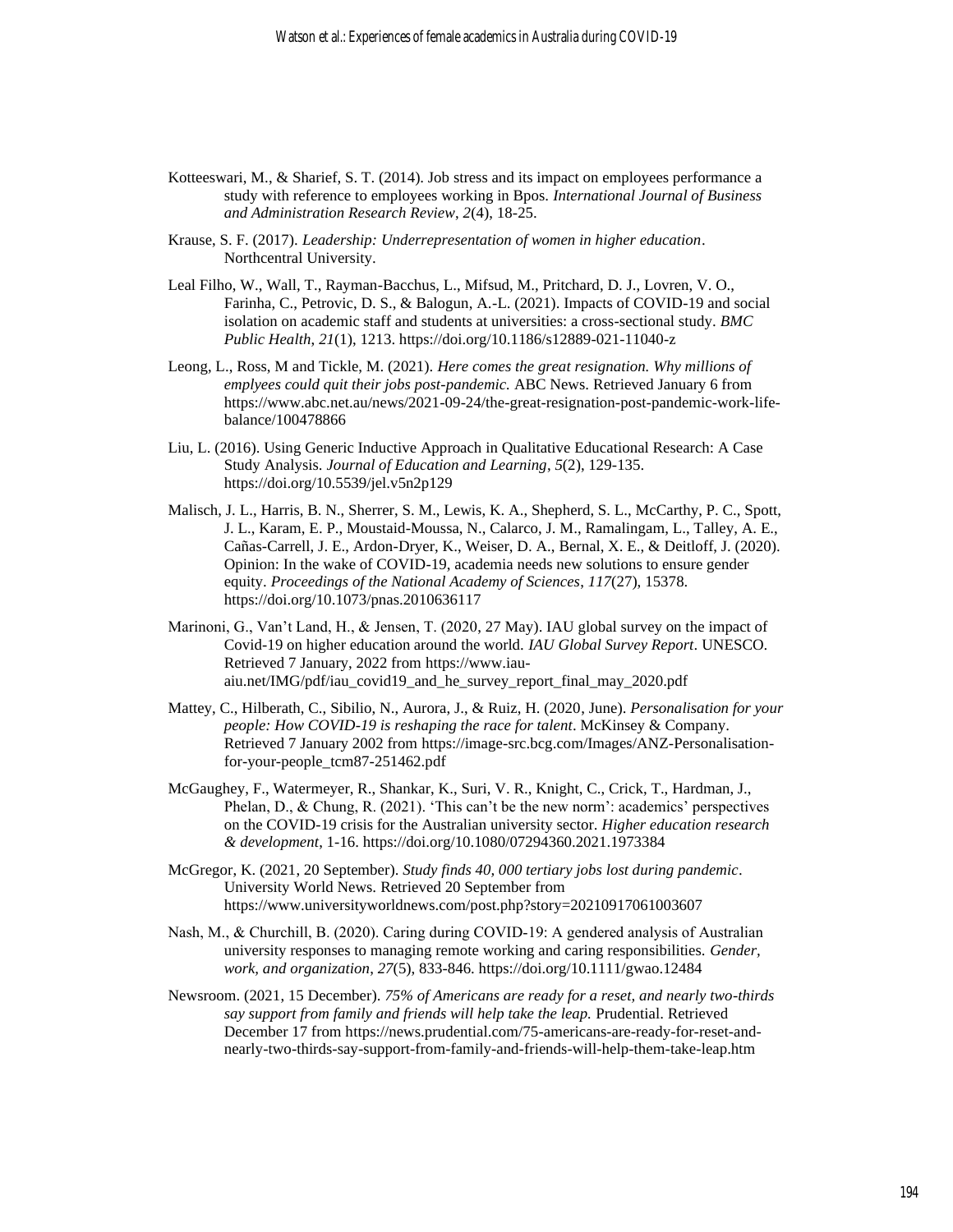- Nowell, L. S., Norris, J. M., White, D. E., & Moules, N. J. (2017). Thematic analysis: Striving to meet the trustworthiness criteria. *International Journal of Qualitative Methods*, *16*(1), 1609406917733847. https://doi.org/10.1177/1609406917733847
- Okeke-Uzodike, O., & Gamede, V. (2021). The Dilemma of Unrelenting Workload Amidst Covid-19 Pandemic: An Agenda for University Female Academics. *Journal of Research in Higher Education*, *5*(1). https://doi.org/10.24193/JRHE.2021.1.1
- Oleschuk, M. (2020). Gender Equity Considerations for Tenure and Promotion during COVID-19. *Canadian review of sociology = Revue canadienne de sociologie*, *57*(3), 502-515. https://doi.org/10.1111/cars.12295
- Oliveira, G., Grenha Teixeira, J., Torres, A., & Morais, C. (2021). An exploratory study on the emergency remote education experience of higher education students and teachers during the COVID‐19 pandemic. *British Journal of Educational Technology*. https://doi.org/10.1111/bjet.13112
- Oludayo, O. A., Falola, H. O., Obianuju, A., & Demilade, F. (2018). Work-LIfe balance initiative as a predictor of employees' behavioural outcomes. *Academy of Strategic Management Journal*, *17*(1), 1-17.
- Othman, S., Awis, M. L., Samad, S. A., & Harun, A. F. (2021). Consolidating work from home as the new norms: internal vs external factors among UiTM staff. *Advances In Business Research International Journal*, *7*(1), 65-80. https://doi.org/10.24191/abrij.v7i1.13504
- Pennington, A., & Stanford, J. (2020). *Gender Inequality in Australia's Labour Market: A Factbook*. The Centre for Future Work. Retrieved October 4 from https://www.futurework.org.au/gender\_equality\_still\_far\_off\_in\_australia\_s\_labour\_mar ket
- Ravi, N., & Anulakshmi, M. R. (2021). Work from Home and Employee Productivity during COVID-19. *Asian Basic and Applied Research Journal*, 14-21.
- Rea, J. (2018). Feminisation of higher education internationally. *Agenda*, *26*, 36. National Tertiary Education Union. Retrieved 10 February 2022 from https://issuu.com/nteu/docs/agenda\_26
- Savigny, H. (2014). Women, know your limits: cultural sexism in academia. *Gender and Education*, *26*(7), 794-809. https://doi.org/10.1080/09540253.2014.970977
- Australian Bureau of Statistics. (2020). *National, state and territory population.* Retrieved January 8 from https://www.abs.gov.au/statistics/people/population/national-state-and-territorypopulation/jun-2020
- TEQSA. (2022). *Statistics report on TEQSA registered higher education providers 2018*. Retrieved 10 February 2022 from https://www.teqsa.gov.au/latestnews/publications/statistics-report-teqsa-registered-higher-education-providers-2018
- Terry, G., Hayfield, N., Clarke, V., & Braun, V. (2017). Thematic analysis. *The SAGE handbook of qualitative research in psychology*, *2*, 17-37. https://doi.org/10.4135/9781526405555.n2
- Thorgersen, K. A., & Mars, A. (2021). A pandemic as the mother of invention? Collegial online collaboration to cope with the COVID-19 pandemic. *Music Education Research*, *23*(2), 225-240. https://doi.org/10.1080/14613808.2021.1906216